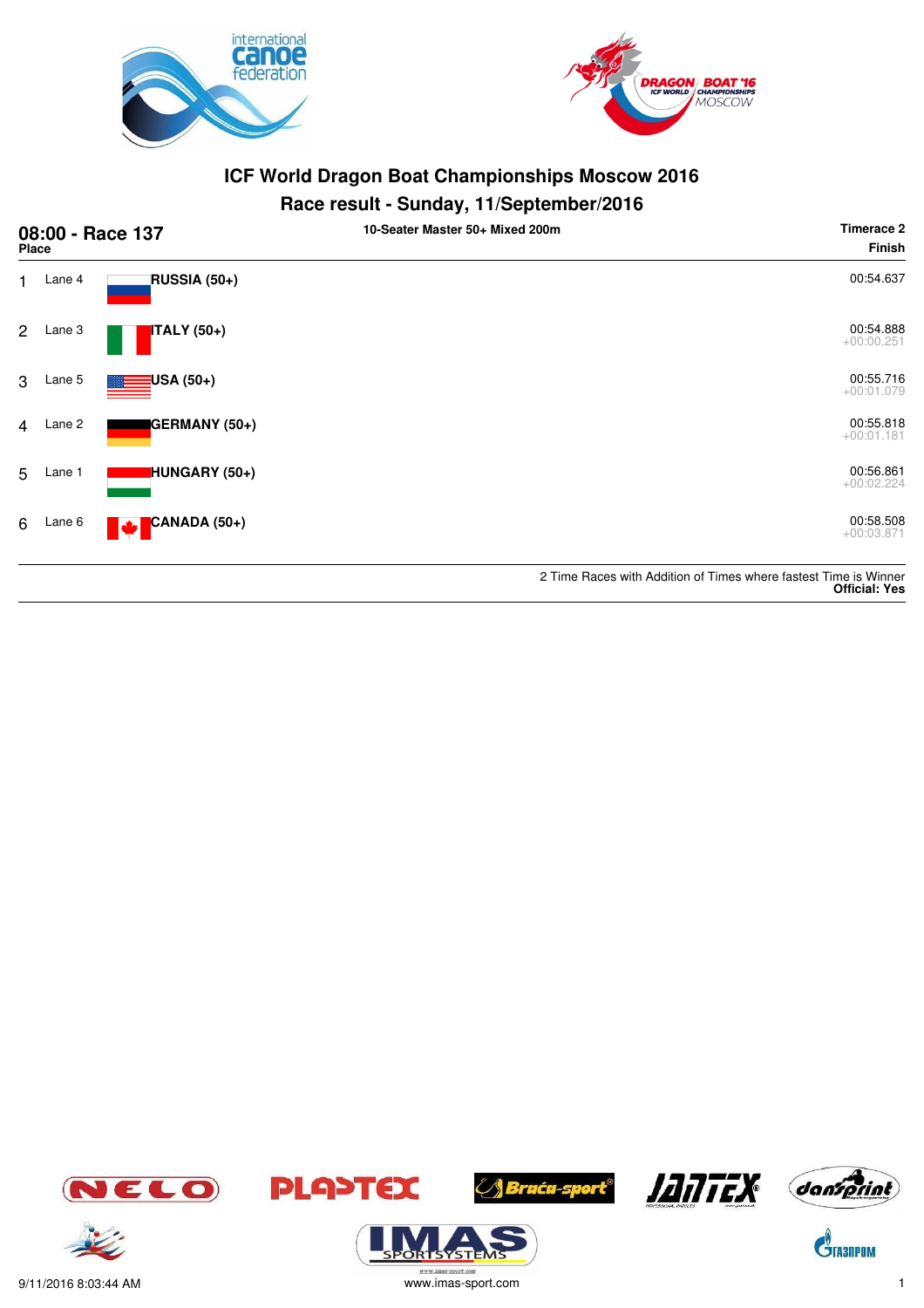



# **ICF World Dragon Boat Championships Moscow 2016 Race result - Sunday, 11/September/2016 10-Seater Master 50+ Mixed 200m**

| <b>Place</b> |     |                                                                 |                              | Timerace 2                   | Sum                       |
|--------------|-----|-----------------------------------------------------------------|------------------------------|------------------------------|---------------------------|
|              | ITA | ITALY $(50+)$                                                   | 00:54.504<br>(1)             | 00:54.888<br>$(2)+00:00.251$ | 01:49.392                 |
| $\mathbf{2}$ |     | RUS RUSSIA (50+)                                                | 00:55.086<br>$(2)+00:00.582$ | 00:54.637<br>(1)             | 01:49.723<br>$+00:00.331$ |
| 3            |     | <b>GER GERMANY (50+)</b>                                        | 00:55.850<br>$(3)+00:01.346$ | 00:55.818<br>$(4)+00:01.181$ | 01:51.668<br>$+00:02.276$ |
| 4            |     | USA USA (50+)                                                   | 00:56.128<br>$(4)+00:01.624$ | 00:55.716<br>$(3)+00:01.079$ | 01:51.844<br>$+00:02.452$ |
| 5            |     | <b>HUN HUNGARY (50+)</b>                                        | 00:57.384<br>$(5)+00:02.880$ | 00:56.861<br>$(5)+00:02.224$ | 01:54.245<br>$+00:04.853$ |
| 6            |     | $\begin{bmatrix} 1 & 0 \\ 0 & 1 \end{bmatrix}$ CAN CANADA (50+) | 00:58.542<br>$(6)+00:04.038$ | 00:58.508<br>$(6)+00:03.871$ | 01:57.050<br>$+00:07.658$ |

















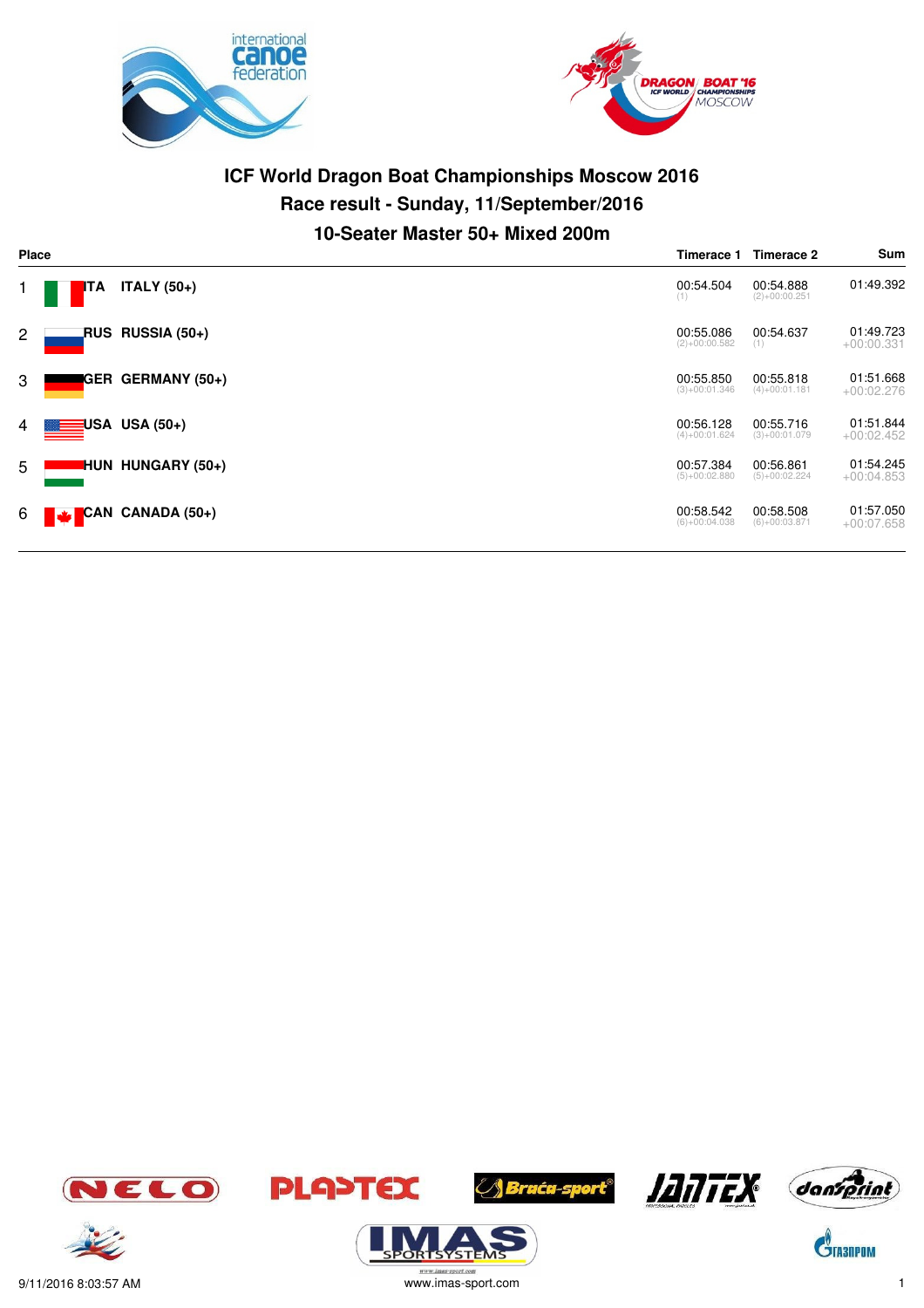



## **Race result - Sunday, 11/September/2016**

| 08:08 - Race 138<br>Place |        |                                | 10-Seater Master 40+ Mixed 200m | Final<br><b>Finish</b>    |
|---------------------------|--------|--------------------------------|---------------------------------|---------------------------|
| 1.                        | Lane 3 | RUSSIA (40+)                   |                                 | 00:53.058                 |
| $\mathbf{2}$              | Lane 4 | GERMANY (40+)                  |                                 | 00:53.825<br>$+00:00.767$ |
| 3                         | Lane 5 | <b>ITALY</b> (40+)             |                                 | 00:54.569<br>$+00:01.511$ |
| $\overline{4}$            | Lane 2 | SWEDEN $(40+)$                 |                                 | 00:55.650<br>$+00:02.592$ |
| 5                         | Lane 1 | HUNGARY (40+)                  |                                 | 00:55.934<br>$+00:02.876$ |
| 6                         | Lane 6 | <mark>:</mark> USA (40+)<br>▓▆ |                                 | 00:57.288<br>$+00:04.230$ |
|                           |        |                                |                                 | <b>Official: Yes</b>      |











 $\mathbf{\hat{S}}$ TA3NPOM



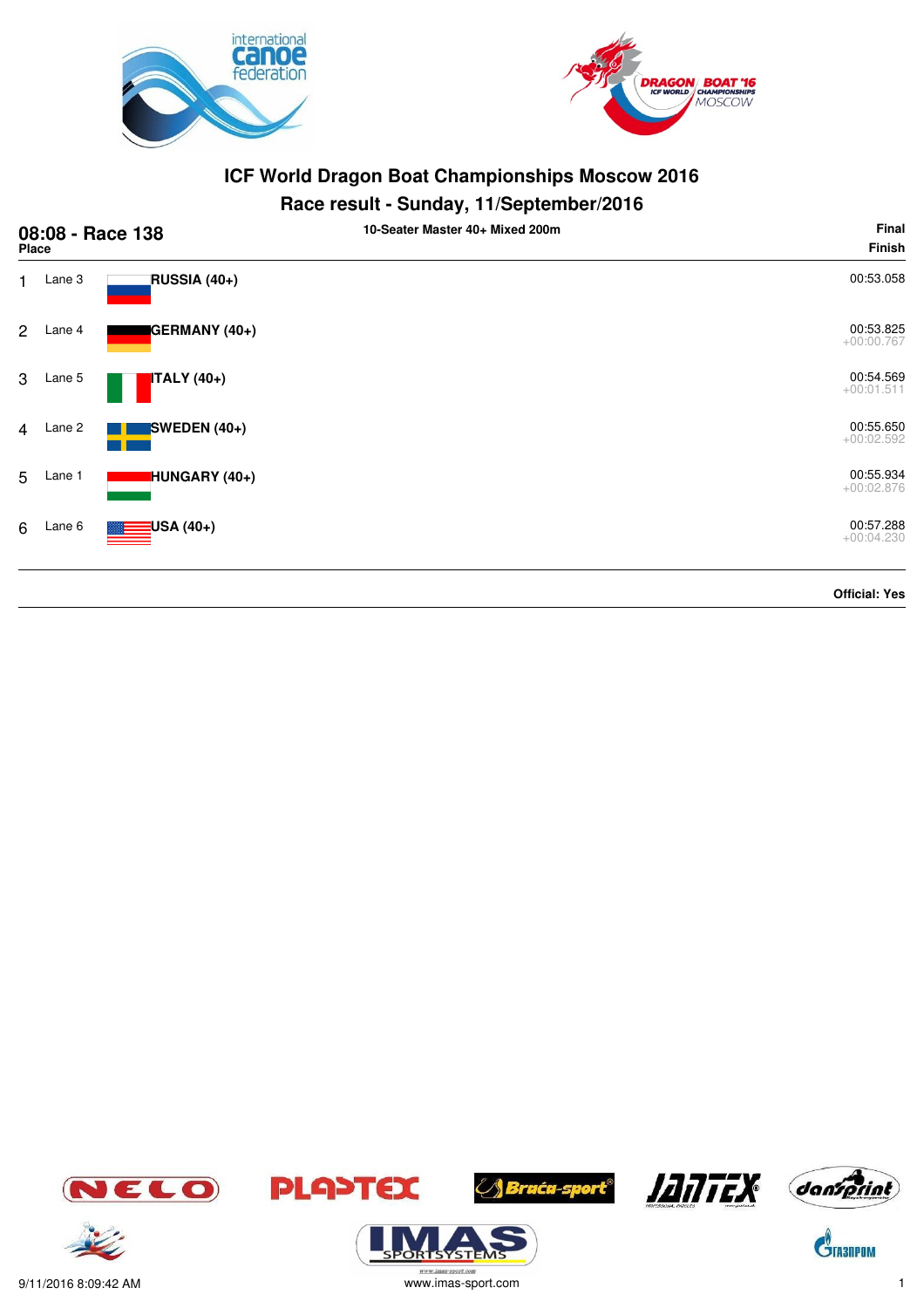



#### **Race result - Sunday, 11/September/2016**

|                | 08:16 - Race 139<br><b>Place</b> |                       | . .<br>10-Seater Junior Mixed 200m | Final<br><b>Finish</b>    |
|----------------|----------------------------------|-----------------------|------------------------------------|---------------------------|
| $\mathbf{1}$   | Lane 3                           | PHILIPPINES           |                                    | 00:50.853                 |
| 2              | Lane 4                           | <b>RUSSIA</b>         |                                    | 00:52.490<br>$+00:01.637$ |
| 3              | Lane 5                           | CANADA<br>M           |                                    | 00:53.654<br>$+00:02.801$ |
| $\overline{4}$ | Lane 1                           | <b>UKRAINE</b>        |                                    | 00:54.437<br>$+00:03.584$ |
| 5              | Lane 2                           | <b>GERMANY</b>        |                                    | 00:54.937<br>$+00:04.084$ |
| 6              | Lane 6                           | <b>CZECH REPUBLIC</b> |                                    | 00:59.934<br>$+00:09.081$ |
|                |                                  |                       |                                    | --------                  |

**Official: Yes**













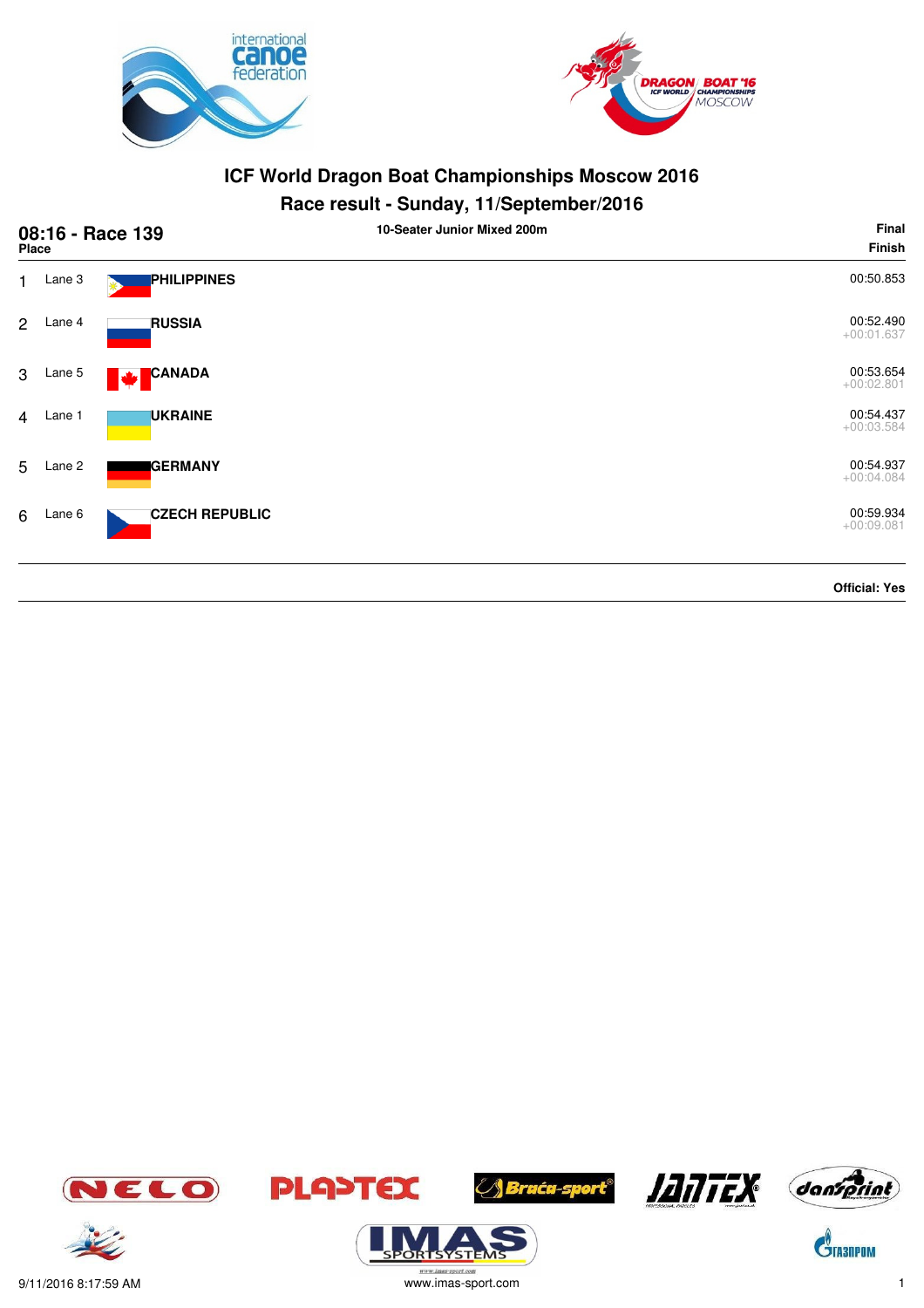



# **Race result - Sunday, 11/September/2016**

| 08:24 - Race 140<br><b>Place</b> |        |                                                   | 10-Seater Senior Mixed 200m | <b>Final B</b><br><b>Finish</b> |
|----------------------------------|--------|---------------------------------------------------|-----------------------------|---------------------------------|
| $\mathbf{1}$                     | Lane 4 | FRANCE                                            |                             | 00:53.637                       |
| $\overline{2}$                   | Lane 5 | <b>HONG KONG</b><br>$\mathbb{S}^{\mathbb{S}^n}_0$ |                             | 00:55.009<br>$+00:01.372$       |
| 3                                | Lane 2 | <b>INDIA</b><br>$\odot$                           |                             | 00:55.525<br>$+00:01.888$       |
| $\overline{4}$                   | Lane 1 | <b>CANADA</b><br><b>Maria</b>                     |                             | 00:56.088<br>$+00:02.451$       |
| 5                                | Lane 6 | <mark>∃</mark> USA                                |                             | 00:57.641<br>$+00:04.004$       |
|                                  | Lane 3 | <b>CZECH REPUBLIC</b>                             |                             | Did not start                   |
|                                  |        |                                                   |                             | <b>Official: Yes</b>            |

#### **Following Heats:**

September 11, 08:32 - Race 141 Final A











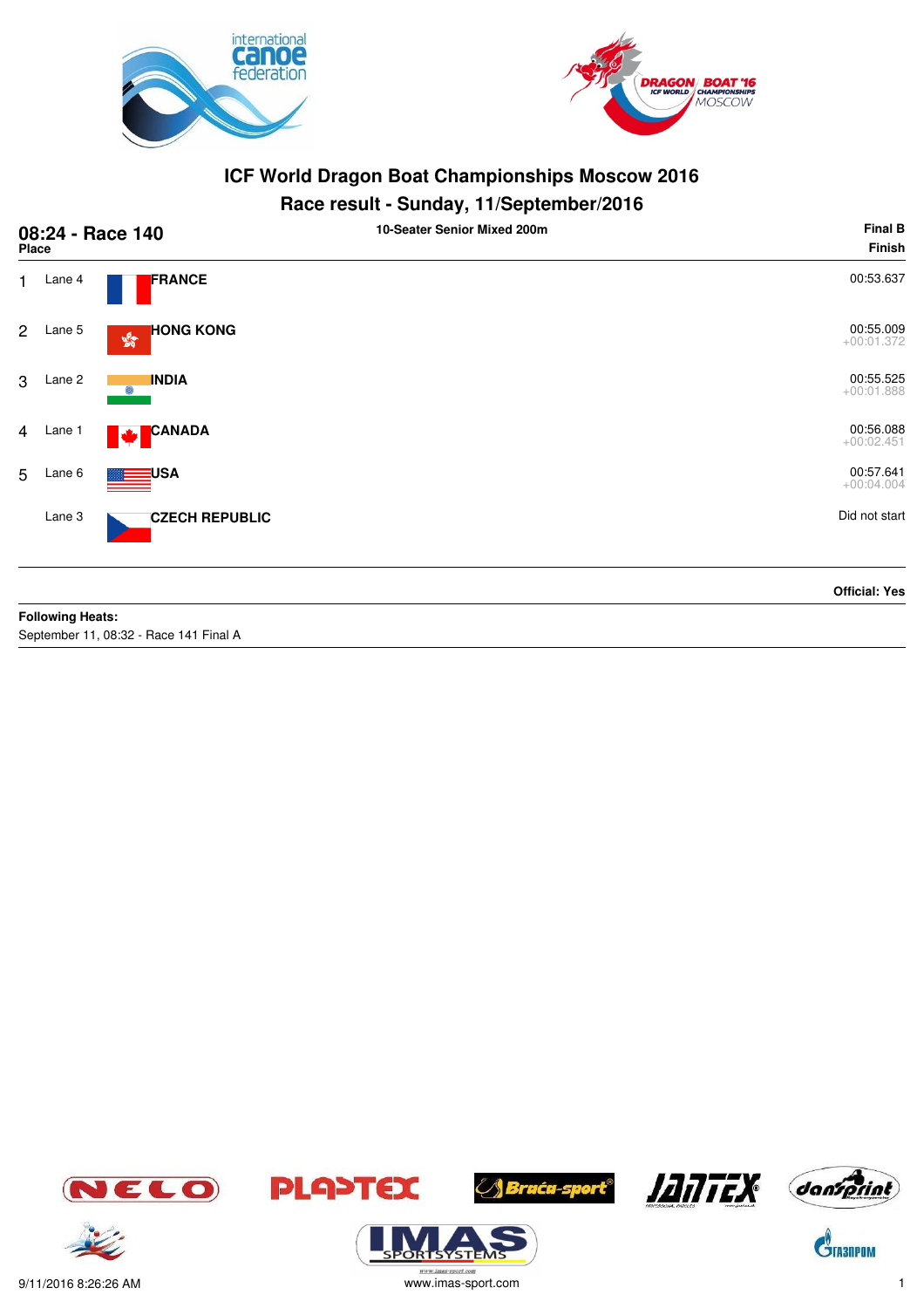



#### **Race result - Sunday, 11/September/2016**

| 08:24 - Race 140<br><b>Place</b> |        |                                                   | 10-Seater Senior Mixed 200m | <b>Final B</b><br><b>Finish</b> |
|----------------------------------|--------|---------------------------------------------------|-----------------------------|---------------------------------|
| $\mathbf{1}$                     | Lane 4 | FRANCE                                            |                             | 00:53.637                       |
| $\overline{2}$                   | Lane 5 | <b>HONG KONG</b><br>$\mathbb{S}^{\mathbb{S}^n}_0$ |                             | 00:55.009<br>$+00:01.372$       |
| 3                                | Lane 2 | <b>INDIA</b><br>$\odot$                           |                             | 00:55.525<br>$+00:01.888$       |
| $\overline{4}$                   | Lane 1 | <b>CANADA</b><br><b>Maria</b>                     |                             | 00:56.088<br>$+00:02.451$       |
| 5                                | Lane 6 | <mark>∃</mark> USA                                |                             | 00:57.641<br>$+00:04.004$       |
|                                  | Lane 3 | <b>CZECH REPUBLIC</b>                             |                             | Did not start                   |
|                                  |        |                                                   |                             | <b>Official: Yes</b>            |

#### **Following Heats:**

September 11, 08:32 - Race 141 Final A













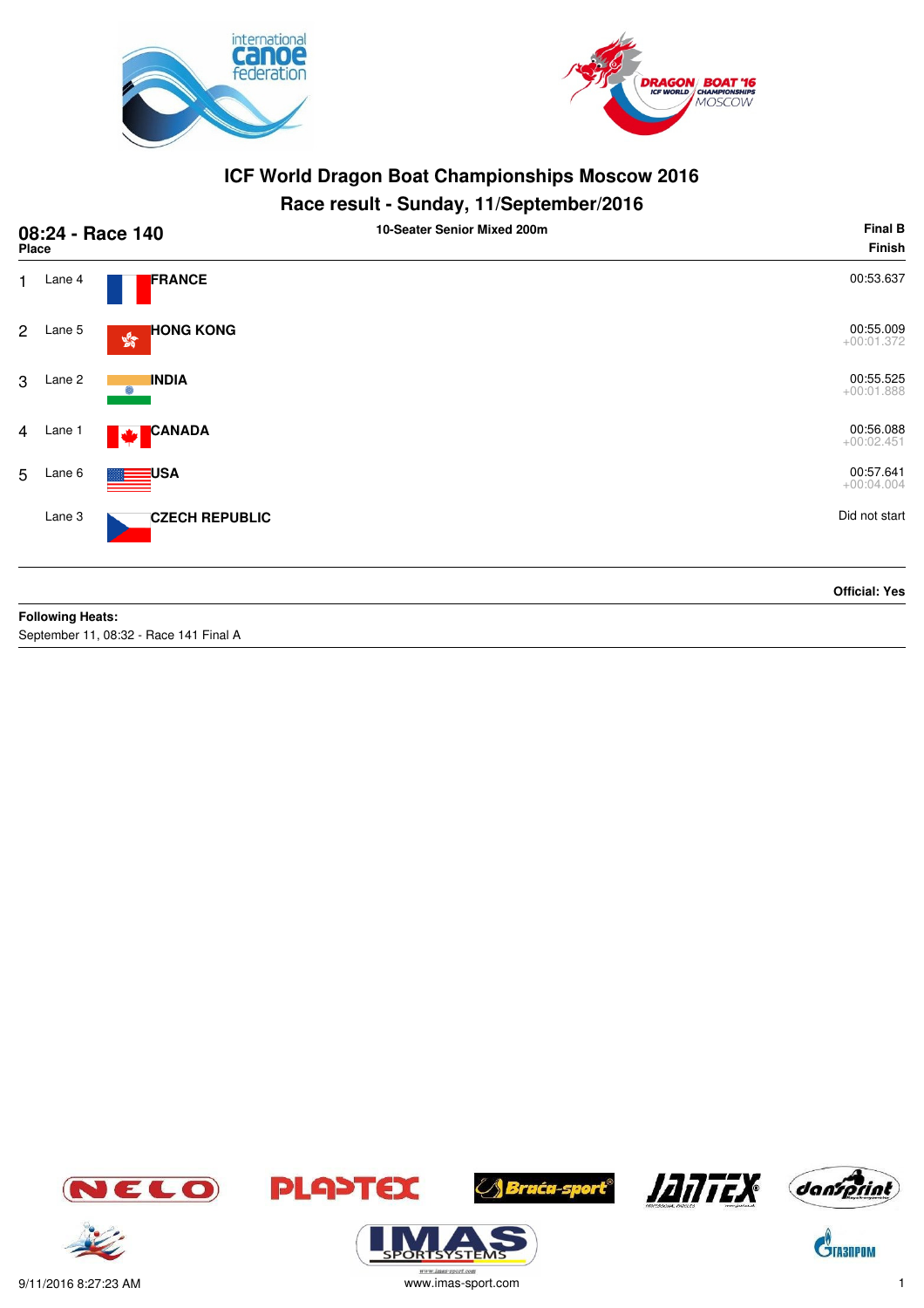



| 08:32 - Race 141<br>Place |        |                    | 10-Seater Senior Mixed 200m | <b>Final A</b><br><b>Finish</b> |
|---------------------------|--------|--------------------|-----------------------------|---------------------------------|
| $\mathbf{1}$              | Lane 3 | <b>RUSSIA</b>      |                             | 00:49.818                       |
| $\mathbf{2}$              | Lane 6 | THAILAND           |                             | 00:50.024<br>$+00:00.206$       |
| 3                         | Lane 4 | <b>PHILIPPINES</b> |                             | 00:50.358<br>$+00:00.540$       |
| $\overline{4}$            | Lane 5 | <b>UKRAINE</b>     |                             | 00:50.975<br>$+00:01.157$       |
| 5                         | Lane 2 | <b>HUNGARY</b>     |                             | 00:51.886<br>$+00:02.068$       |
| 6                         | Lane 1 | <b>GERMANY</b>     |                             | 00:52.154<br>$+00:02.336$       |
|                           |        |                    |                             | <b>Official: Yes</b>            |













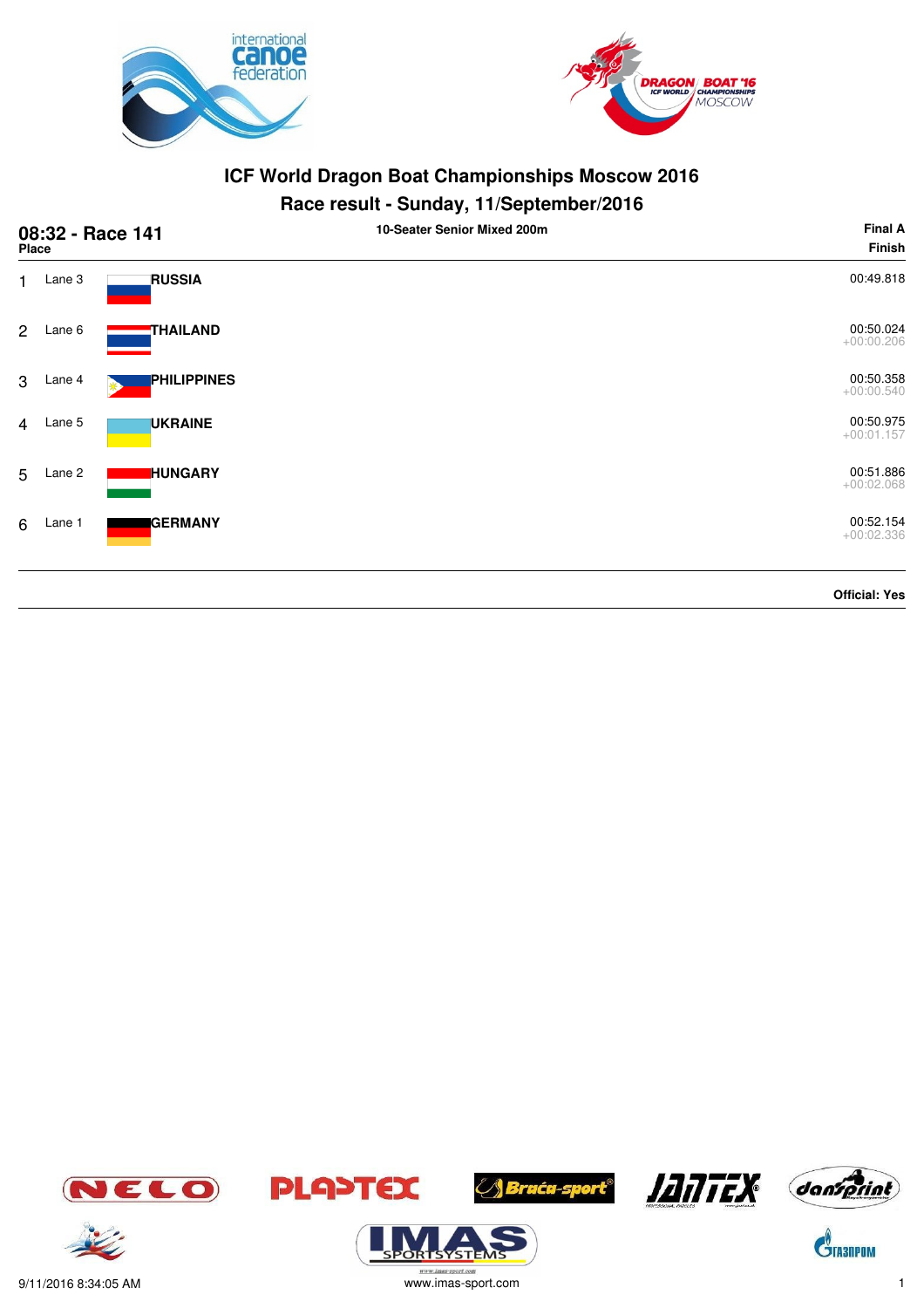



### **Race result - Sunday, 11/September/2016**

| 09:12 - Race 142<br><b>Place</b> |                          | 10-Seater Master 50+ Men 200m | <b>Timerace 2</b><br>Finish |
|----------------------------------|--------------------------|-------------------------------|-----------------------------|
| Lane 3<br>1.                     | RUSSIA (50+)             |                               | 00:51.621                   |
| $\overline{2}$<br>Lane 4         | GERMANY (50+)            |                               | 00:52.712<br>$+00:01.091$   |
| Lane 2<br>3                      | HUNGARY (50+)            |                               | 00:53.053<br>$+00:01.432$   |
| Lane 1<br>$\overline{4}$         | <b>ITALY</b> (50+)       |                               | 00:54.501<br>$+00:02.880$   |
| 5<br>Lane 5                      | <mark>∃</mark> USA (50+) |                               | 00:55.131<br>$+00:03.510$   |
| Lane 6<br>6                      | CZECH REPUBLIC (50+)     |                               | 00:56.075<br>$+00:04.454$   |
|                                  |                          |                               |                             |

2 Time Races with Addition of Times where fastest Time is Winner **Official: Yes**



 $\mathbf{C}^{\!\!\backslash\!}$  rasilpom













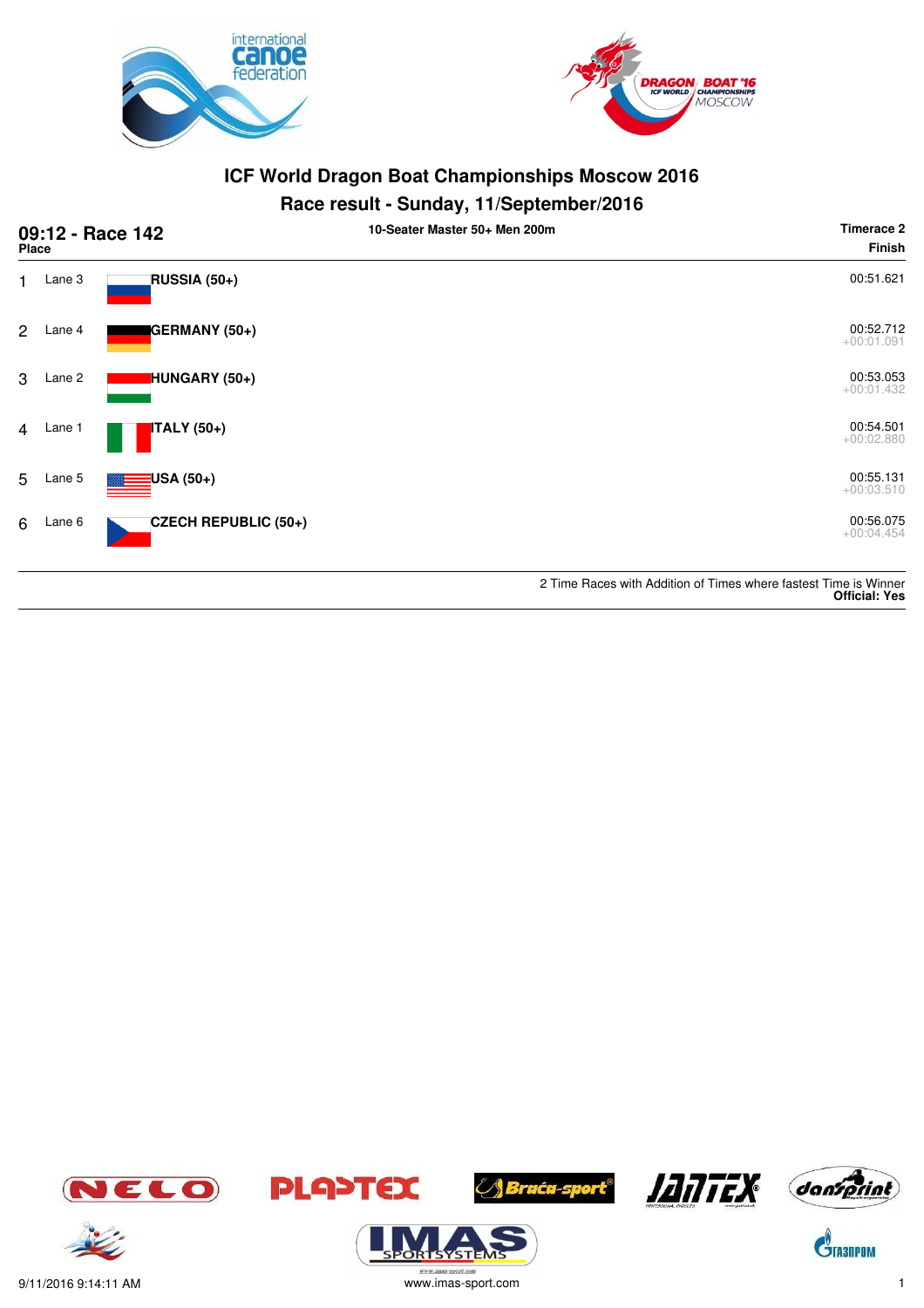



# **ICF World Dragon Boat Championships Moscow 2016 Race result - Sunday, 11/September/2016 10-Seater Master 50+ Men 200m**

| <b>Place</b>          |       |                            |                              | Timerace 2                   | Sum                       |
|-----------------------|-------|----------------------------|------------------------------|------------------------------|---------------------------|
|                       |       | RUS RUSSIA (50+)           | 00:51.974<br>(1)             | 00:51.621<br>(1)             | 01:43.595                 |
| $\mathbf{2}^{\prime}$ |       | <b>GER GERMANY (50+)</b>   | 00:53.389<br>$(2)+00:01.415$ | 00:52.712<br>$(2)+00:01.091$ | 01:46.101<br>$+00:02.506$ |
| 3                     |       | <b>HUN HUNGARY (50+)</b>   | 00:53.768<br>$(3)+00:01.794$ | 00:53.053<br>$(3)+00:01.432$ | 01:46.821<br>$+00:03.226$ |
| 4                     | ITA   | ITALY $(50+)$              | 00:55.194<br>$(5)+00:03.220$ | 00:54.501<br>$(4)+00:02.880$ | 01:49.695<br>$+00:06.100$ |
| 5 <sub>5</sub>        | ≣⊟USA | $USA(50+)$                 | 00:55.143<br>$(4)+00:03.169$ | 00:55.131<br>$(5)+00:03.510$ | 01:50.274<br>$+00:06.679$ |
| 6                     |       | CZE CZECH REPUBLIC $(50+)$ | 00:56.232<br>$(6)+00:04.258$ | 00:56.075<br>$(6)+00:04.454$ | 01:52.307<br>$+00:08.712$ |







.<br>syste







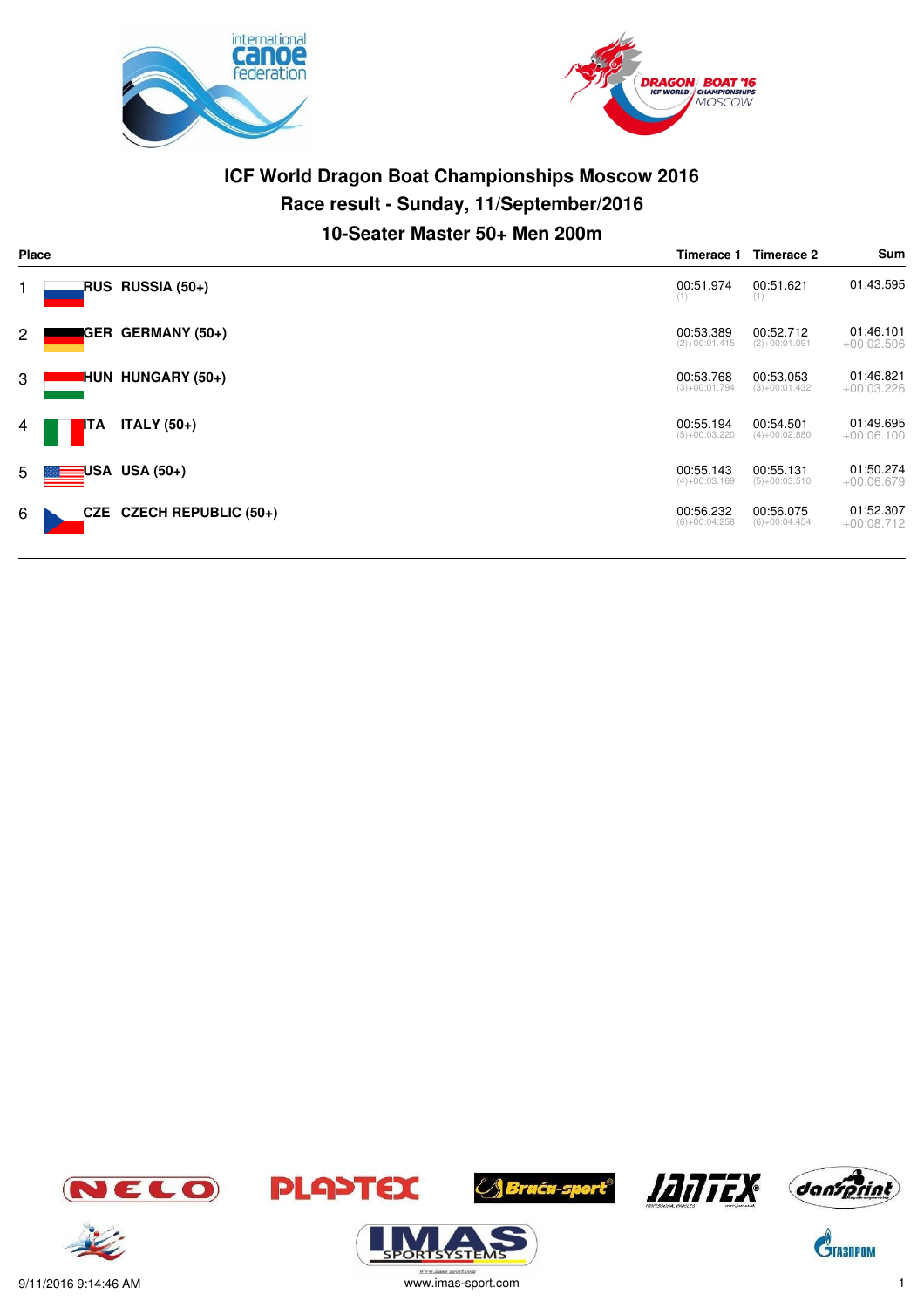



#### **Race result - Sunday, 11/September/2016**

|                | <b>Place</b> | 09:20 - Race 143                                          | . .<br>. .<br>10-Seater Master 40+ Men 200m | Final<br><b>Finish</b>    |
|----------------|--------------|-----------------------------------------------------------|---------------------------------------------|---------------------------|
| $\mathbf{1}$   | Lane 4       | RUSSIA (40+)                                              |                                             | 00:50.274                 |
| 2              | Lane 3       | HONG KONG (40+)<br>$\mathbb{S}^{\mathbb{C}}_{\mathbb{Q}}$ |                                             | 00:51.835<br>$+00:01.561$ |
| 3              | Lane 5       | <b>CZECH REPUBLIC (40+)</b>                               |                                             | 00:52.211<br>$+00:01.937$ |
| $\overline{4}$ | Lane 2       | <b>ITALY</b> (40+)                                        |                                             | 00:52.440<br>$+00:02.166$ |
| 5              | Lane 1       | GERMANY (40+)                                             |                                             | 00:52.470<br>$+00:02.196$ |
| 6              | Lane 6       | HUNGARY (40+)                                             |                                             | 00:55.125<br>$+00:04.851$ |
|                |              |                                                           |                                             |                           |

**Official: Yes**













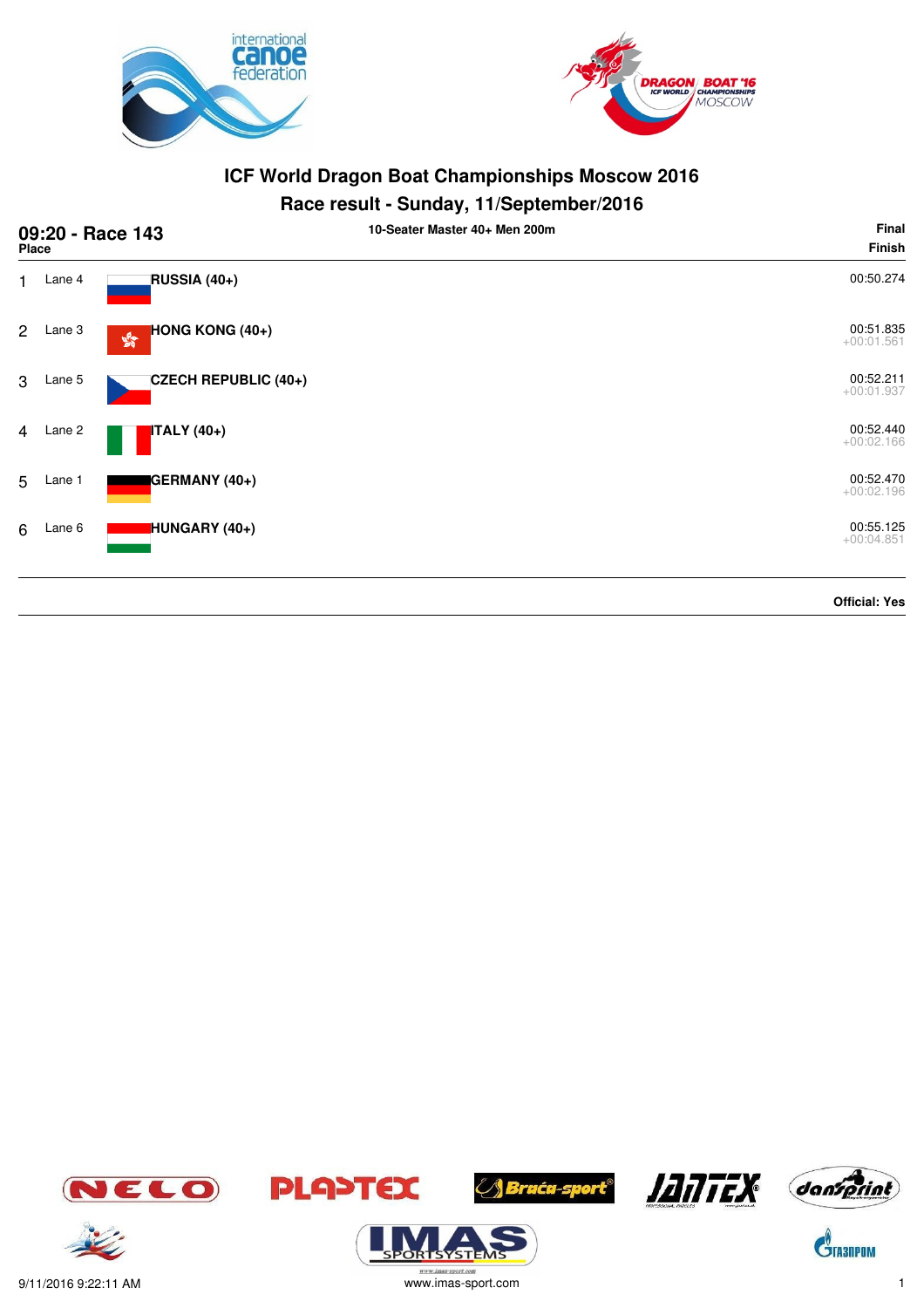



## **Race result - Sunday, 11/September/2016**

| 09:28 - Race 144<br><b>Place</b> |        |                    | 10-Seater Master 40+/50+ Women 200m | Final<br><b>Finish</b>    |
|----------------------------------|--------|--------------------|-------------------------------------|---------------------------|
| 1                                | Lane 4 | GERMANY (40+)      |                                     | 00:57.499                 |
| $\overline{2}$                   | Lane 5 | USA (40+)          |                                     | 00:59.146<br>$+00:01.647$ |
| 3                                | Lane 3 | RUSSIA (40+)       |                                     | 00:59.404<br>$+00:01.905$ |
| $\overline{4}$                   | Lane 2 | GERMANY (50+)      |                                     | 00:59.773<br>$+00:02.274$ |
| 5                                | Lane 1 | <b>ITALY</b> (40+) |                                     | 01:00.963<br>$+00:03.464$ |
| 6                                | Lane 6 | HUNGARY (50+)      |                                     | 01:02.222<br>$+00:04.723$ |
|                                  |        |                    |                                     | <b>Official: Yes</b>      |







ORTSYSTEMS







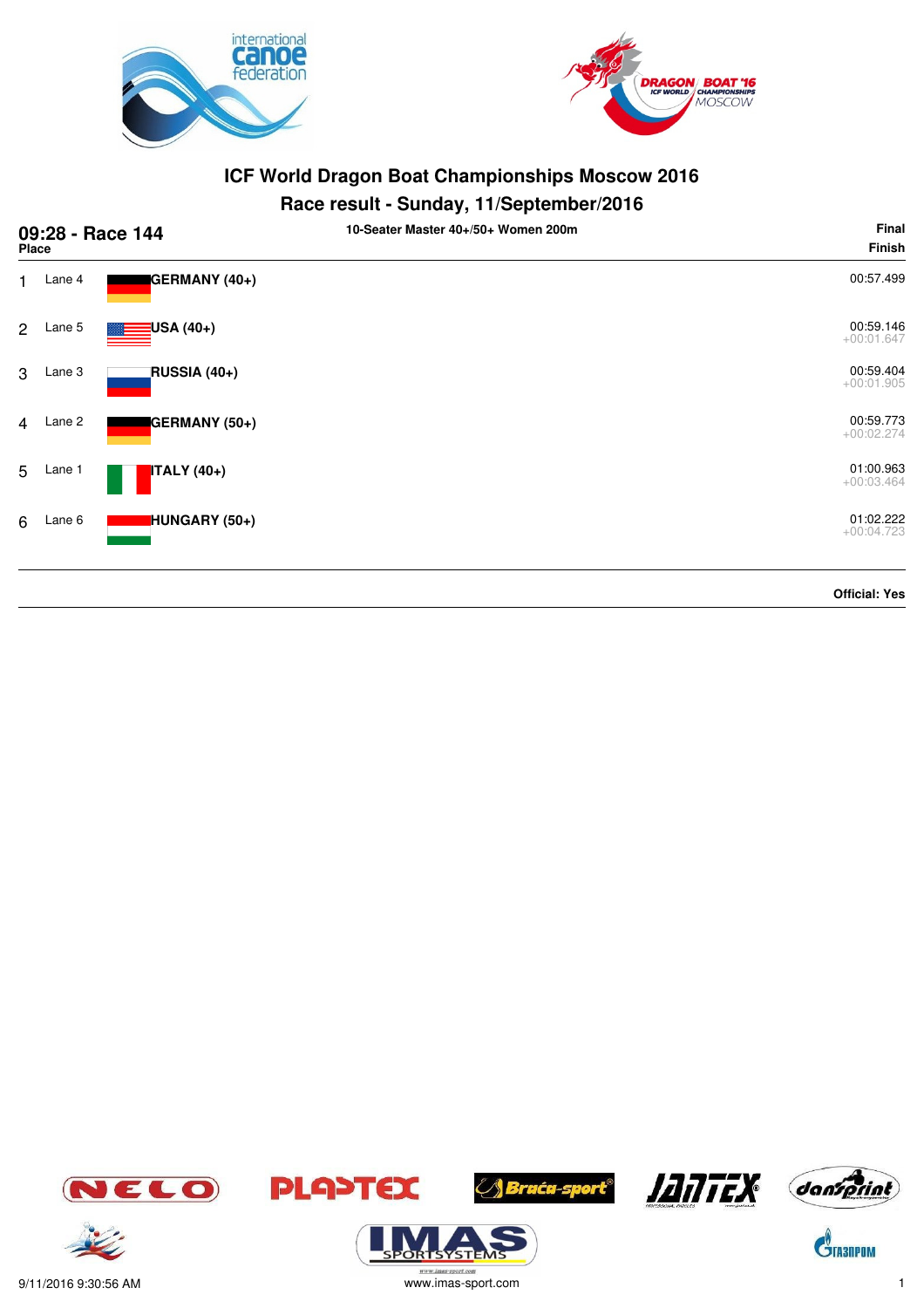



| 09:36 - Race 145<br>Place |        |                                                                             | 10-Seater Junior Men 200m | Final<br>Finish           |
|---------------------------|--------|-----------------------------------------------------------------------------|---------------------------|---------------------------|
| 1                         | Lane 3 | <b>RUSSIA</b>                                                               |                           | 00:51.265                 |
| $\overline{2}$            | Lane 4 | <b>GERMANY</b>                                                              |                           | 00:51.880<br>$+00:00.615$ |
| 3                         | Lane 2 | <b>CZECH REPUBLIC</b>                                                       |                           | 00:52.149<br>$+00:00.884$ |
| $\overline{4}$            | Lane 5 | <b>POLAND</b>                                                               |                           | 00:52.477<br>$+00:01.212$ |
| 5                         | Lane 1 | <b>UKRAINE</b>                                                              |                           | 00:52.987<br>$+00:01.722$ |
| 6                         | Lane 6 | <b>HONG KONG</b><br>$\mathcal{L}^{\mathcal{G}_\infty}_{\mathcal{G}_\infty}$ |                           | 01:00.601<br>$+00:09.336$ |
|                           |        |                                                                             |                           | <b>Official: Yes</b>      |













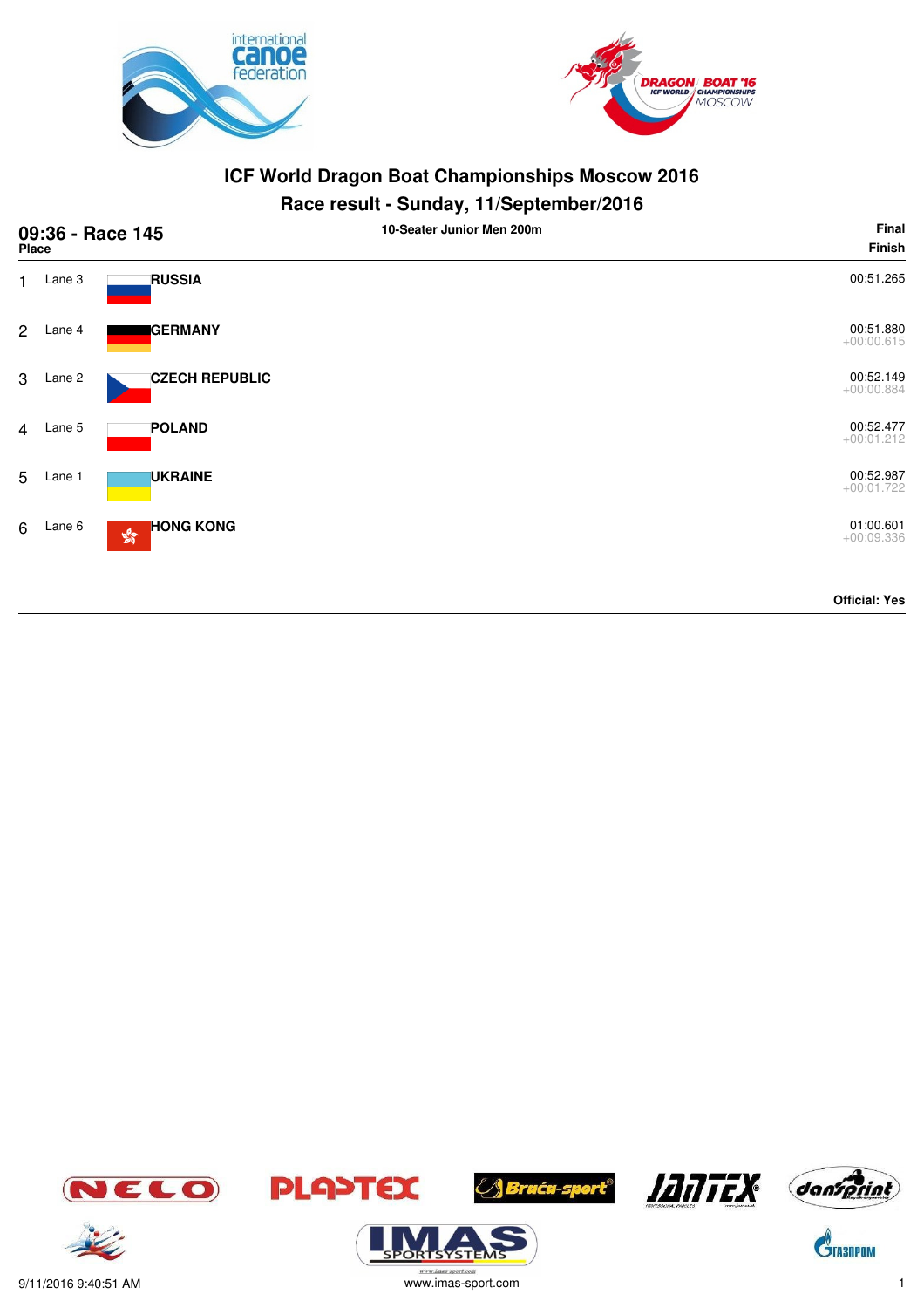



# **Race result - Sunday, 11/September/2016**

| 09:44 - Race 146<br>Place |          |                           | 10-Seater Junior Women 200m | Timerace 2<br><b>Finish</b>                                      |
|---------------------------|----------|---------------------------|-----------------------------|------------------------------------------------------------------|
|                           | Lane 3   | <b>I</b> GERMANY          |                             | 00:57.577                                                        |
|                           | 2 Lane 2 | <b>CANADA</b><br><b>W</b> |                             | 00:58.010<br>$+00:00.433$                                        |
| 3                         | Lane 4   | <b>RUSSIA</b>             |                             | 00:58.463<br>$+00:00.886$                                        |
|                           | 4 Lane 5 | <b>CZECH REPUBLIC</b>     |                             | 00:59.397<br>$+00:01.820$                                        |
|                           |          |                           |                             | 2 Time Races with Addition of Times where fastest Time is Winner |

**Official: Yes**





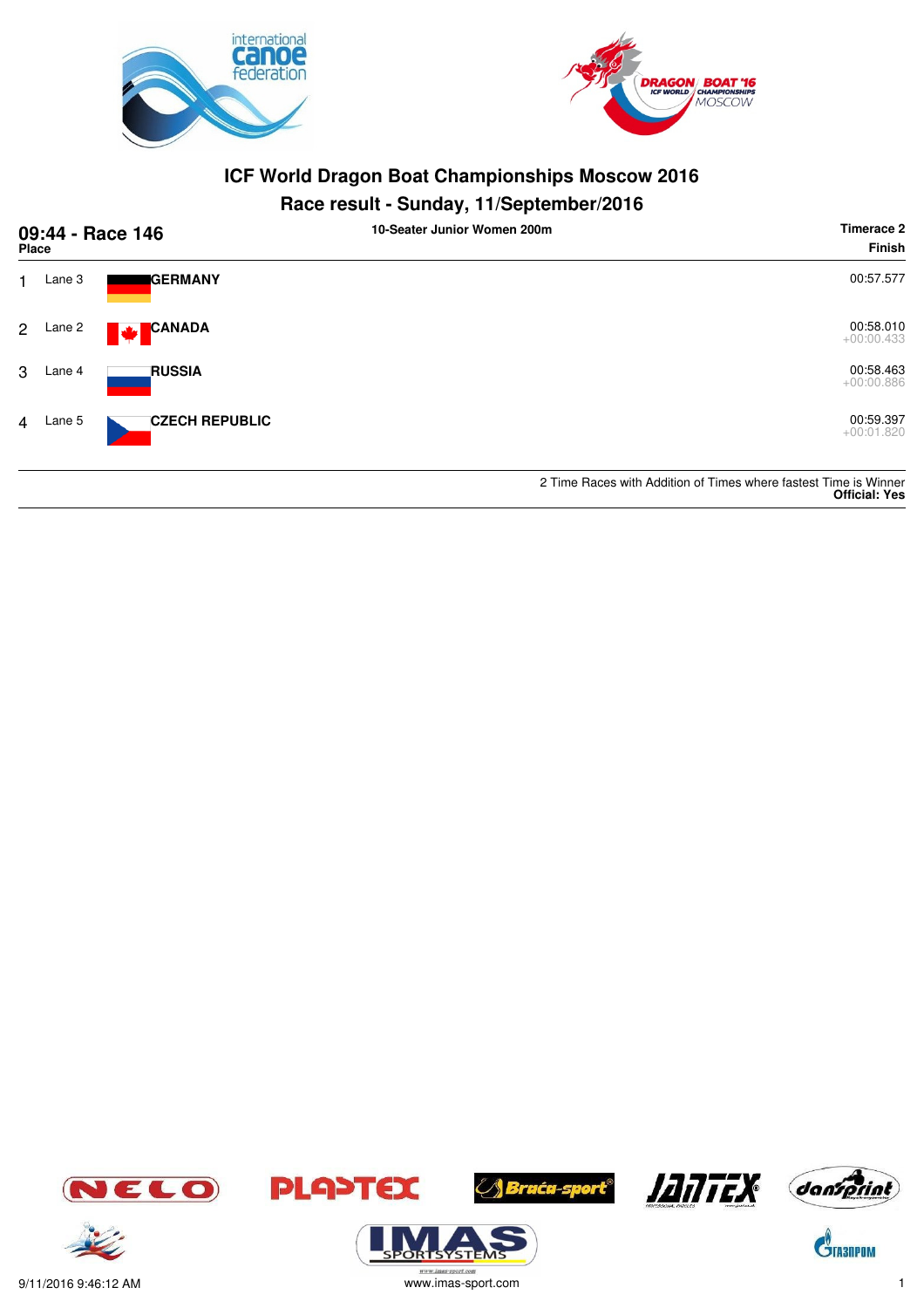



# **ICF World Dragon Boat Championships Moscow 2016 Race result - Sunday, 11/September/2016 10-Seater Junior Women 200m**

| Place    |            |                           | Timerace 1                   | Timerace 2                   | Sum                       |
|----------|------------|---------------------------|------------------------------|------------------------------|---------------------------|
| 1.       |            | IGER GERMANY              | 00:57.278<br>(1)             | 00:57.577<br>(1)             | 01:54.855                 |
| $2 \mid$ | CAN CANADA |                           | 00:58.582<br>$(3)+00:01.304$ | 00:58.010<br>$(2)+00:00.433$ | 01:56.592<br>$+00:01.737$ |
| 3        |            | <b>RUS RUSSIA</b>         | 00:58.462<br>$(2)+00:01.184$ | 00:58.463<br>$(3)+00:00.886$ | 01:56.925<br>$+00:02.070$ |
| 4        |            | <b>CZE CZECH REPUBLIC</b> | 00:59.288<br>$(4)+00:02.010$ | 00:59.397<br>$(4)+00:01.820$ | 01:58.685<br>$+00:03.830$ |
|          | USA USA    |                           |                              |                              | Signed off                |













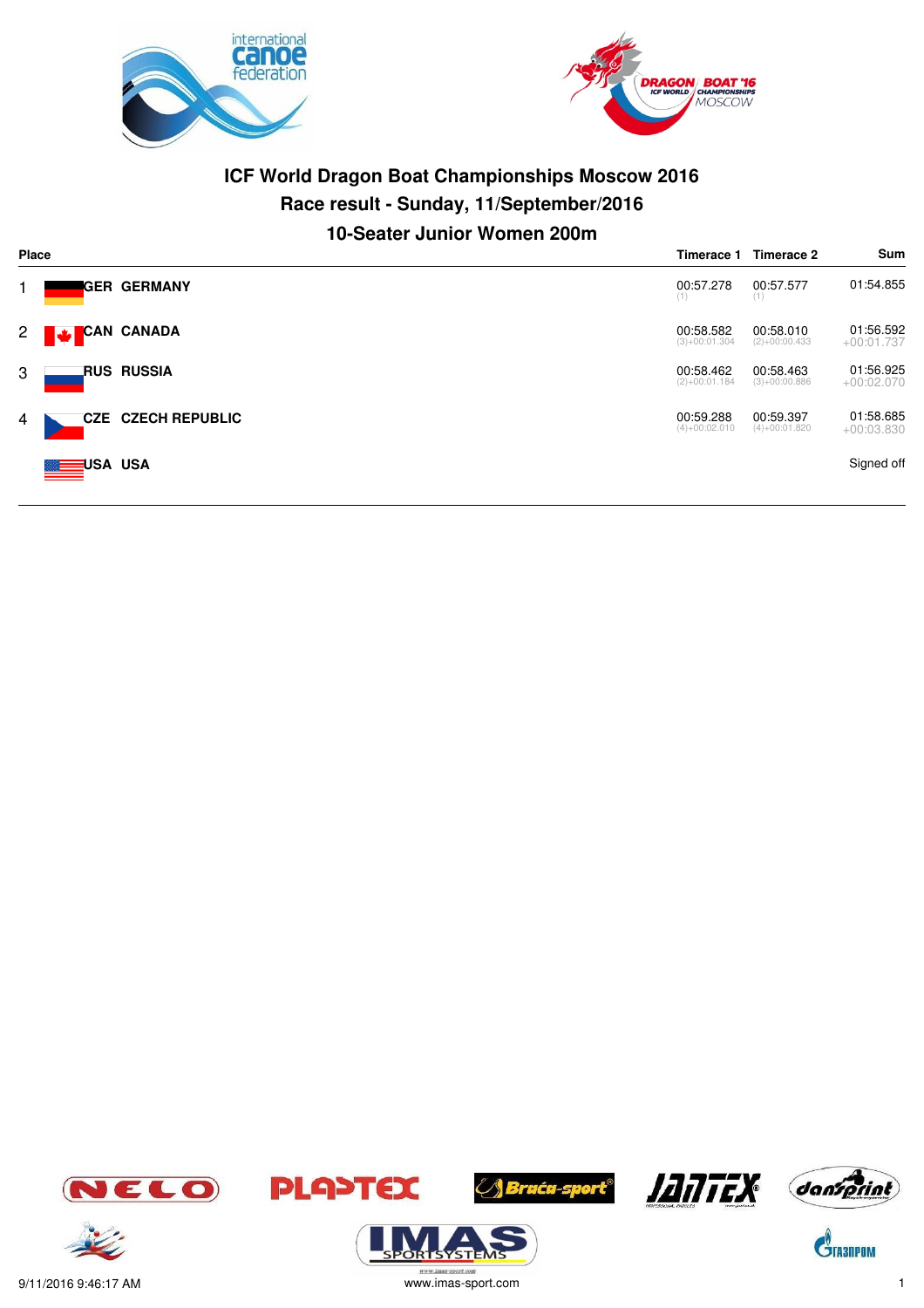



#### **Race result - Sunday, 11/September/2016**

| 09:52 - Race 147<br>Place |        |                       | . .<br>10-Seater Senior Men 200m | <b>Final B</b><br><b>Finish</b> |
|---------------------------|--------|-----------------------|----------------------------------|---------------------------------|
| 1                         | Lane 2 | <b>GERMANY</b>        |                                  | 00:51.057                       |
| $\overline{2}$            | Lane 3 | <b>JAPAN</b>          |                                  | 00:51.570<br>$+00:00.513$       |
| 3                         | Lane 5 | FRANCE                |                                  | 00:52.132<br>$+00:01.075$       |
| $\overline{4}$            | Lane 6 | <b>SWEDEN</b>         |                                  | 00:52.724<br>$+00:01.667$       |
| 5                         | Lane 1 | CANADA<br><b>M</b>    |                                  | 00:57.431<br>$+00:06.374$       |
|                           | Lane 4 | <b>CZECH REPUBLIC</b> |                                  | Did not start                   |
|                           |        |                       |                                  | <b>Official: Yes</b>            |

#### **Following Heats:**

September 11, 10:00 - Race 148 Final A















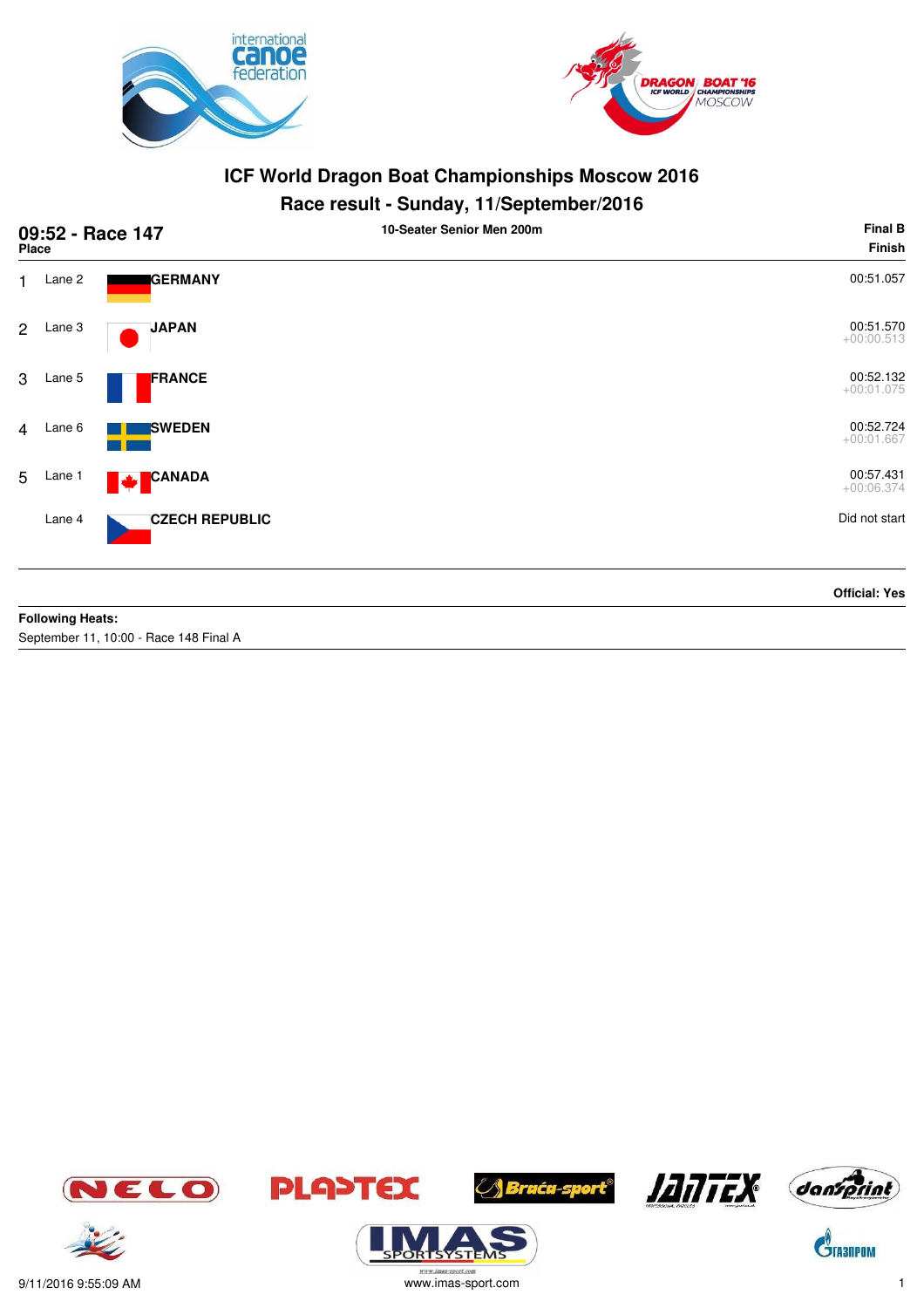



# **Race result - Sunday, 11/September/2016**

| 10:00 - Race 148<br>Place |        |                                                            | 10-Seater Senior Men 200m | <b>Final A</b><br>Finish  |
|---------------------------|--------|------------------------------------------------------------|---------------------------|---------------------------|
| 1                         | Lane 4 | <b>UKRAINE</b>                                             |                           | 00:48.255                 |
| $2^{\circ}$               | Lane 2 | <b>THAILAND</b>                                            |                           | 00:48.680<br>$+00:00.425$ |
| 3 <sup>1</sup>            | Lane 3 | <b>RUSSIA</b>                                              |                           | 00:48.994<br>$+00:00.739$ |
| $\overline{4}$            | Lane 1 | <b>ITALY</b>                                               |                           | 00:50.629<br>$+00:02.374$ |
| 5                         | Lane 5 | <b>HONG KONG</b><br>$\mathbf{S}^{\mathbf{G}}_{\mathbf{G}}$ |                           | 00:50.641<br>$+00:02.386$ |
| 6                         | Lane 6 | <b>HUNGARY</b>                                             |                           | 00:51.458<br>$+00:03.203$ |
|                           |        |                                                            |                           | <b>Official: Yes</b>      |

JELO











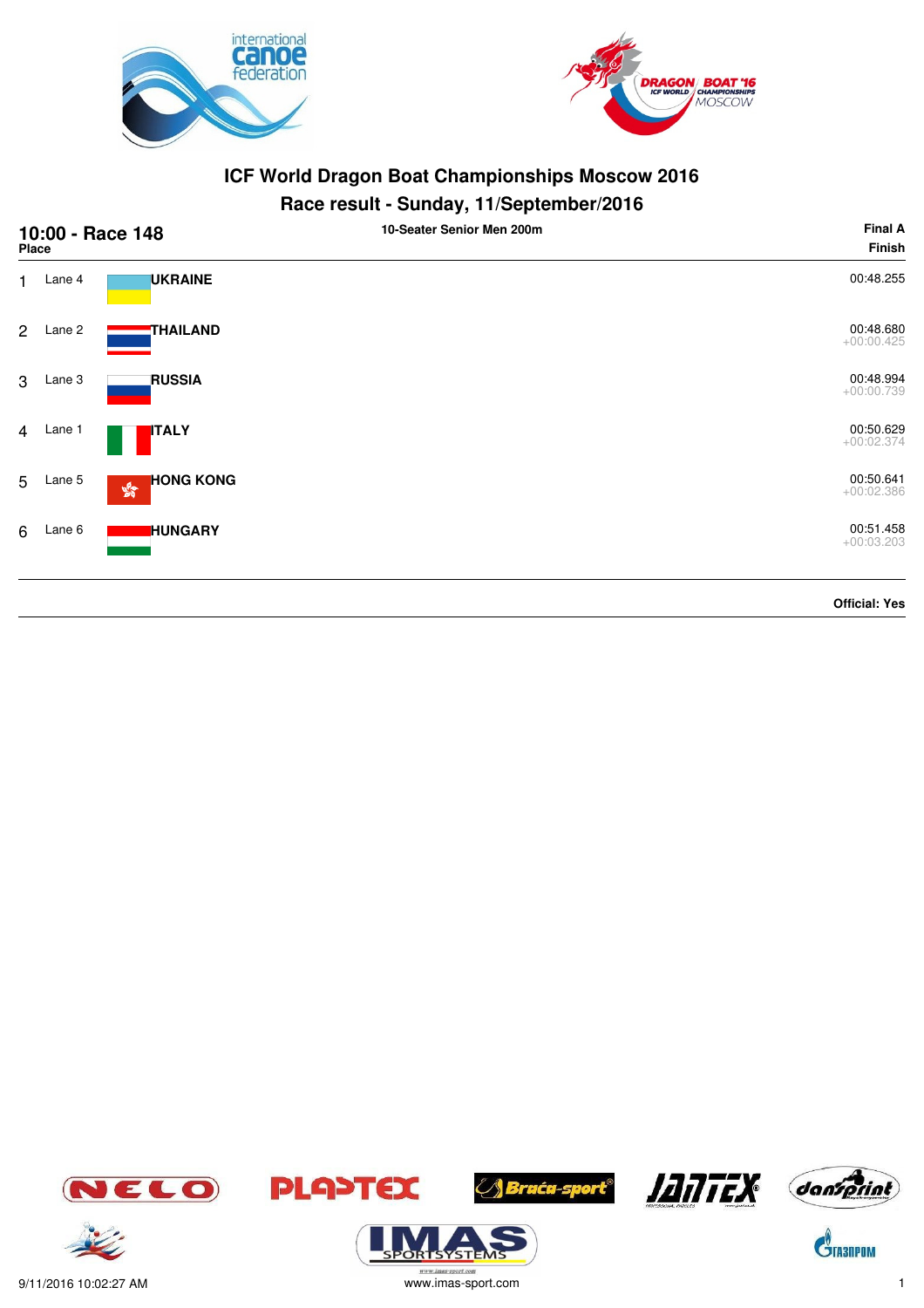



| 10:08 - Race 149<br><b>Place</b> |        |                    | - -<br>10-Seater Senior Women 200m | Final<br>Finish           |
|----------------------------------|--------|--------------------|------------------------------------|---------------------------|
| 1                                | Lane 4 | <b>RUSSIA</b>      |                                    | 00:54.059                 |
| $\overline{2}$                   | Lane 5 | THAILAND           |                                    | 00:54.373<br>$+00:00.314$ |
| 3                                | Lane 3 | <b>UKRAINE</b>     |                                    | 00:55.397<br>$+00:01.338$ |
| $\overline{4}$                   | Lane 2 | <b>GERMANY</b>     |                                    | 00:55.940<br>$+00:01.881$ |
| 5                                | Lane 1 | <b>SWEDEN</b>      |                                    | 00:56.071<br>$+00:02.012$ |
| 6                                | Lane 6 | <mark>∃</mark> USA |                                    | 00:57.168<br>$+00:03.109$ |
|                                  |        |                    |                                    | <b>Official: Yes</b>      |

















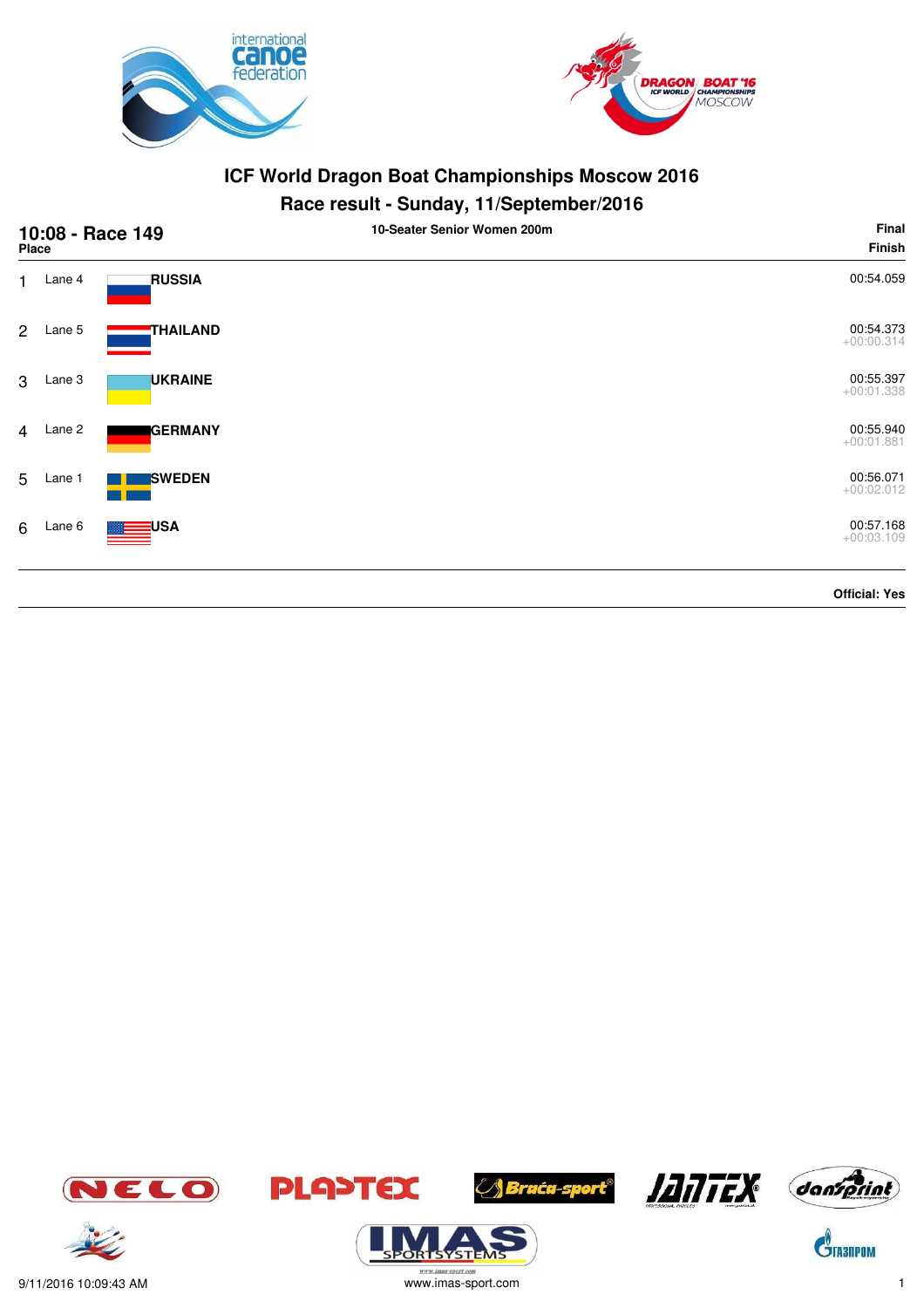



# **Race result - Sunday, 11/September/2016**

| 11:04 - Race 150<br>Place |        |                    | 20-Seater Master 40+/50+ Mixed 200m | Final<br>Finish           |
|---------------------------|--------|--------------------|-------------------------------------|---------------------------|
| 1                         | Lane 3 | RUSSIA (40+)       |                                     | 00:48.193                 |
| $\overline{2}$            | Lane 4 | GERMANY (40+)      |                                     | 00:49.111<br>$+00:00.918$ |
| 3                         | Lane 2 | <b>ITALY</b> (40+) |                                     | 00:49.613<br>$+00:01.420$ |
| $\overline{4}$            | Lane 5 | GERMANY (50+)      |                                     | 00:50.251<br>$+00:02.058$ |
| 5                         | Lane 1 | HUNGARY (40+)      |                                     | 00:50.552<br>$+00:02.359$ |
| 6                         | Lane 6 | RUSSIA (50+)       |                                     | 00:51.079<br>$+00:02.886$ |
|                           |        |                    |                                     | <b>Official: Yes</b>      |













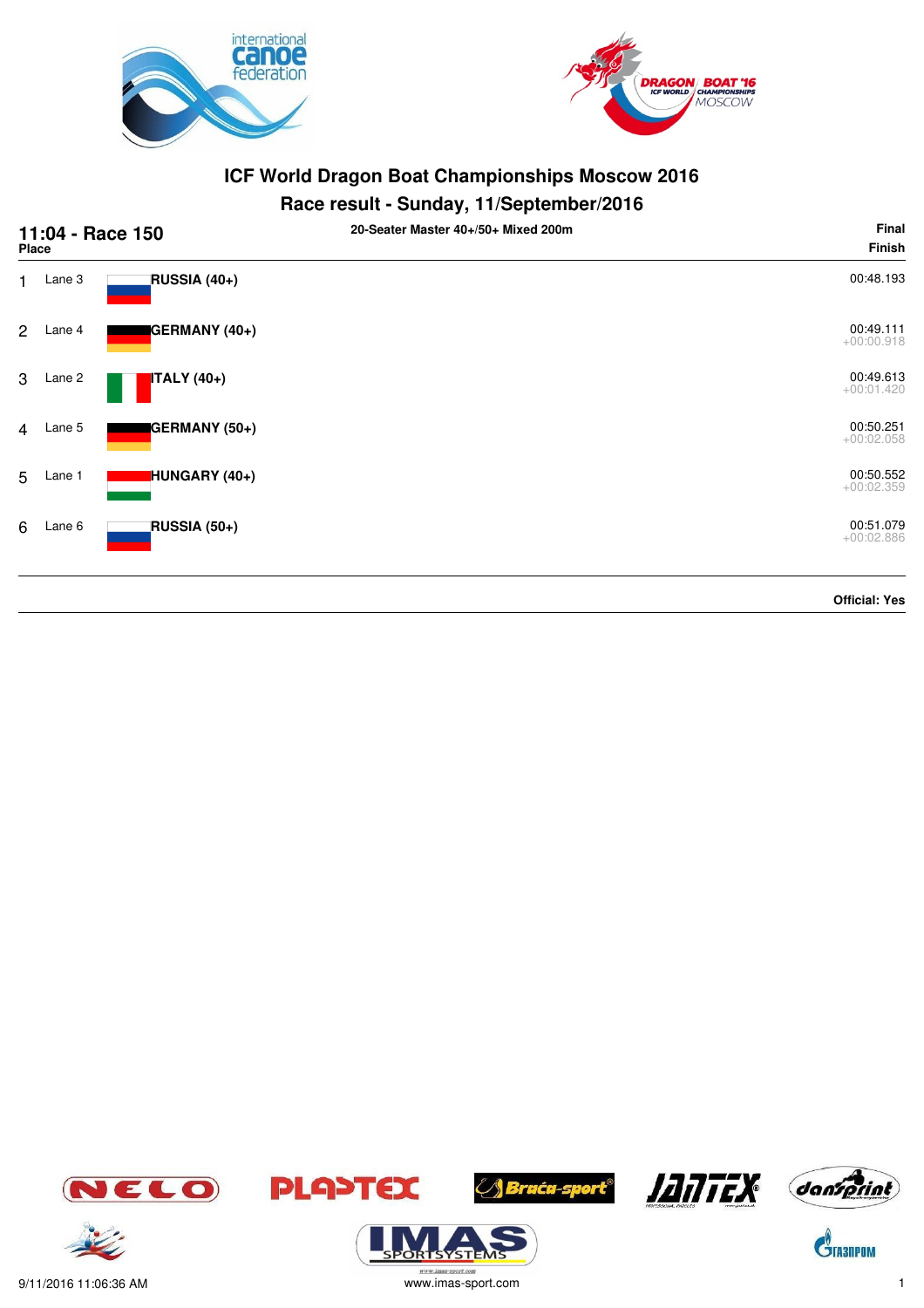



| 11:12 - Race 151<br><b>Place</b> |        |                       | 20-Seater Junior Mixed 200m | Timerace 2<br><b>Finish</b>                                                              |
|----------------------------------|--------|-----------------------|-----------------------------|------------------------------------------------------------------------------------------|
|                                  | Lane 3 | <b>RUSSIA</b>         |                             | 00:47.916                                                                                |
| 2                                | Lane 4 | <b>I</b> GERMANY      |                             | 00:48.367<br>$+00:00.451$                                                                |
| 3                                | Lane 2 | <b>CZECH REPUBLIC</b> |                             | 00:49.255<br>$+00:01.339$                                                                |
|                                  |        |                       |                             | 2 Time Races with Addition of Times where fastest Time is Winner<br><b>Official: Yes</b> |





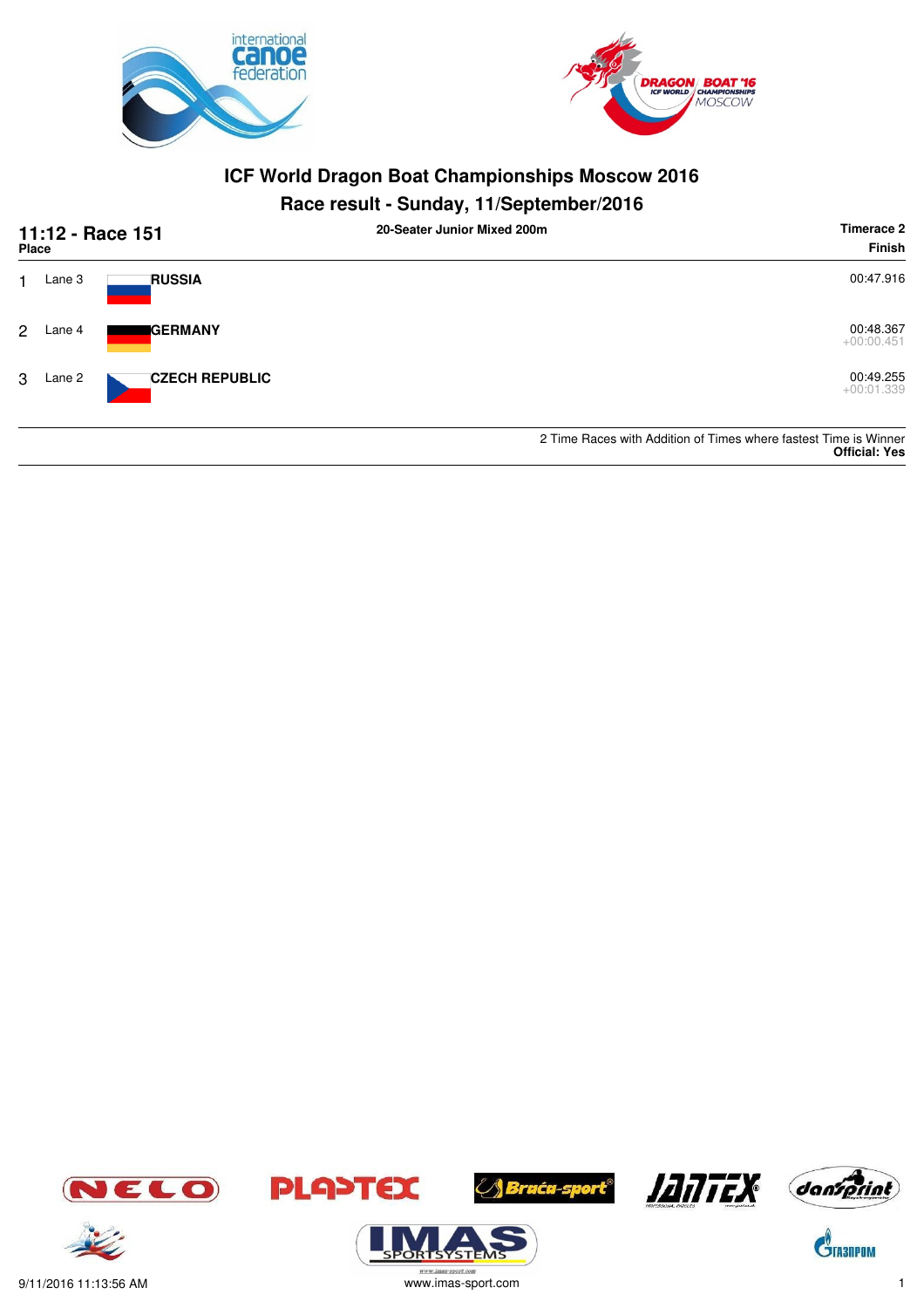



# **ICF World Dragon Boat Championships Moscow 2016 Race result - Sunday, 11/September/2016 20-Seater Junior Mixed 200m**

| <b>Place</b> | Timerace 1          |                           |                              | Timerace 2                   | Sum                       |
|--------------|---------------------|---------------------------|------------------------------|------------------------------|---------------------------|
|              |                     | <b>RUS RUSSIA</b>         | 00:48.290<br>(1)             | 00:47.916<br>(1)             | 01:36.206                 |
| $2^{\circ}$  |                     | IGER GERMANY              | 00:49.198<br>$(2)+00:00.908$ | 00:48.367<br>$(2)+00:00.451$ | 01:37.565<br>$+00:01.359$ |
| 3            |                     | <b>CZE CZECH REPUBLIC</b> | 00:50.097<br>$(3)+00:01.807$ | 00:49.255<br>$(3)+00:01.339$ | 01:39.352<br>$+00:03.146$ |
|              | <b>EINE USA</b> USA |                           |                              |                              | Signed off                |
|              | PHI                 | <b>PHILIPPINES</b>        |                              |                              | Did not start             |

















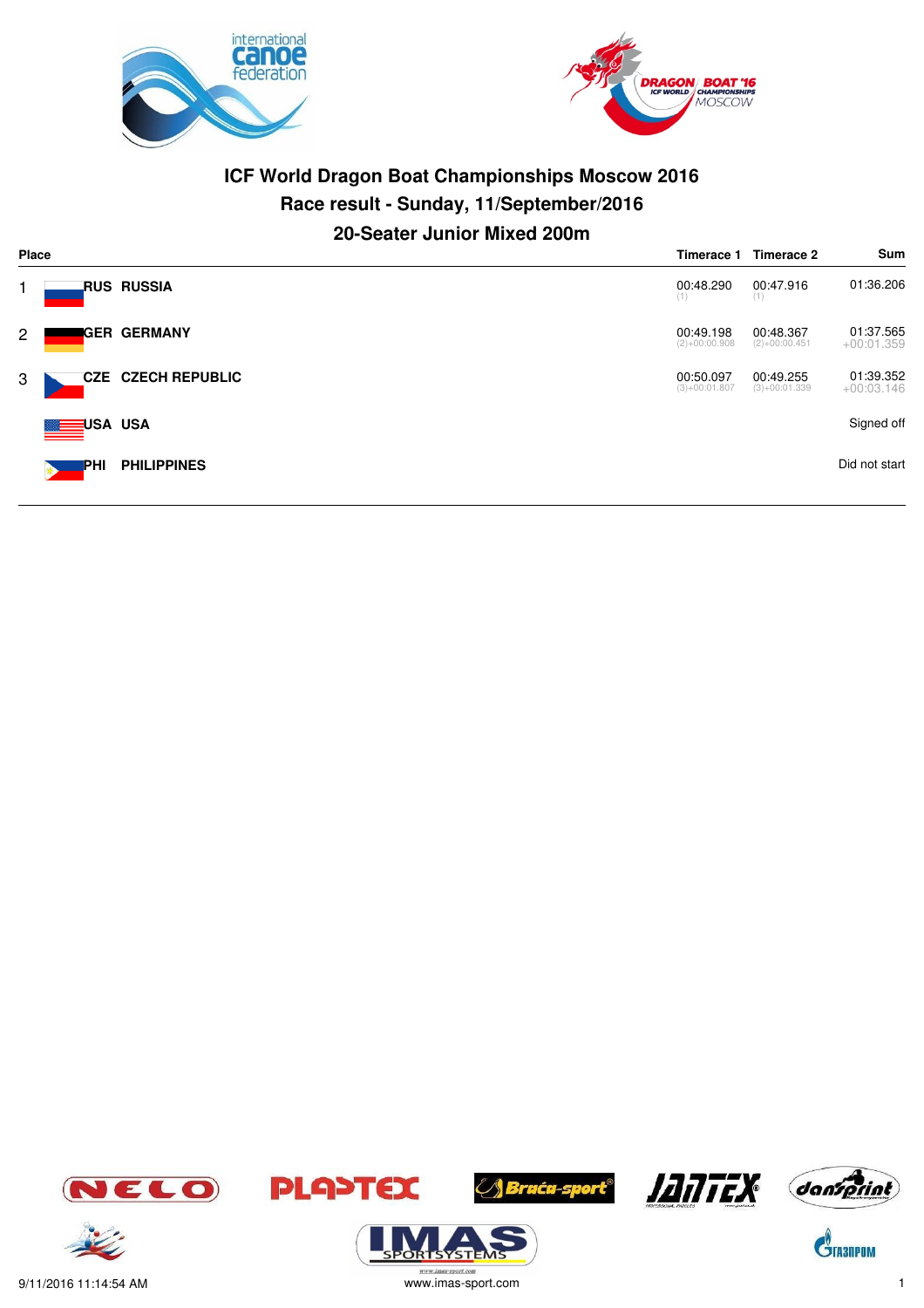



#### **Race result - Sunday, 11/September/2016**

| 11:20 - Race 152<br><b>Place</b> |        |                           | 20-Seater Senior Mixed 200m | Final<br>Finish           |
|----------------------------------|--------|---------------------------|-----------------------------|---------------------------|
| $\mathbf{1}$                     | Lane 3 | PHILIPPINES               |                             | 00:43.641                 |
| $\overline{2}$                   | Lane 2 | <b>RUSSIA</b>             |                             | 00:45.541<br>$+00:01.900$ |
| 3                                | Lane 4 | THAILAND                  |                             | 00:45.559<br>$+00:01.918$ |
| $\overline{4}$                   | Lane 1 | <b>CANADA</b><br><b>W</b> |                             | 00:47.035<br>$+00:03.394$ |
| 5                                | Lane 5 | <b>GERMANY</b>            |                             | 00:47.179<br>$+00:03.538$ |
| 6                                | Lane 6 | <b>UKRAINE</b>            |                             | 00:47.249<br>$+00:03.608$ |
|                                  |        |                           |                             | <b>Official: Yes</b>      |







ORTSYSTER







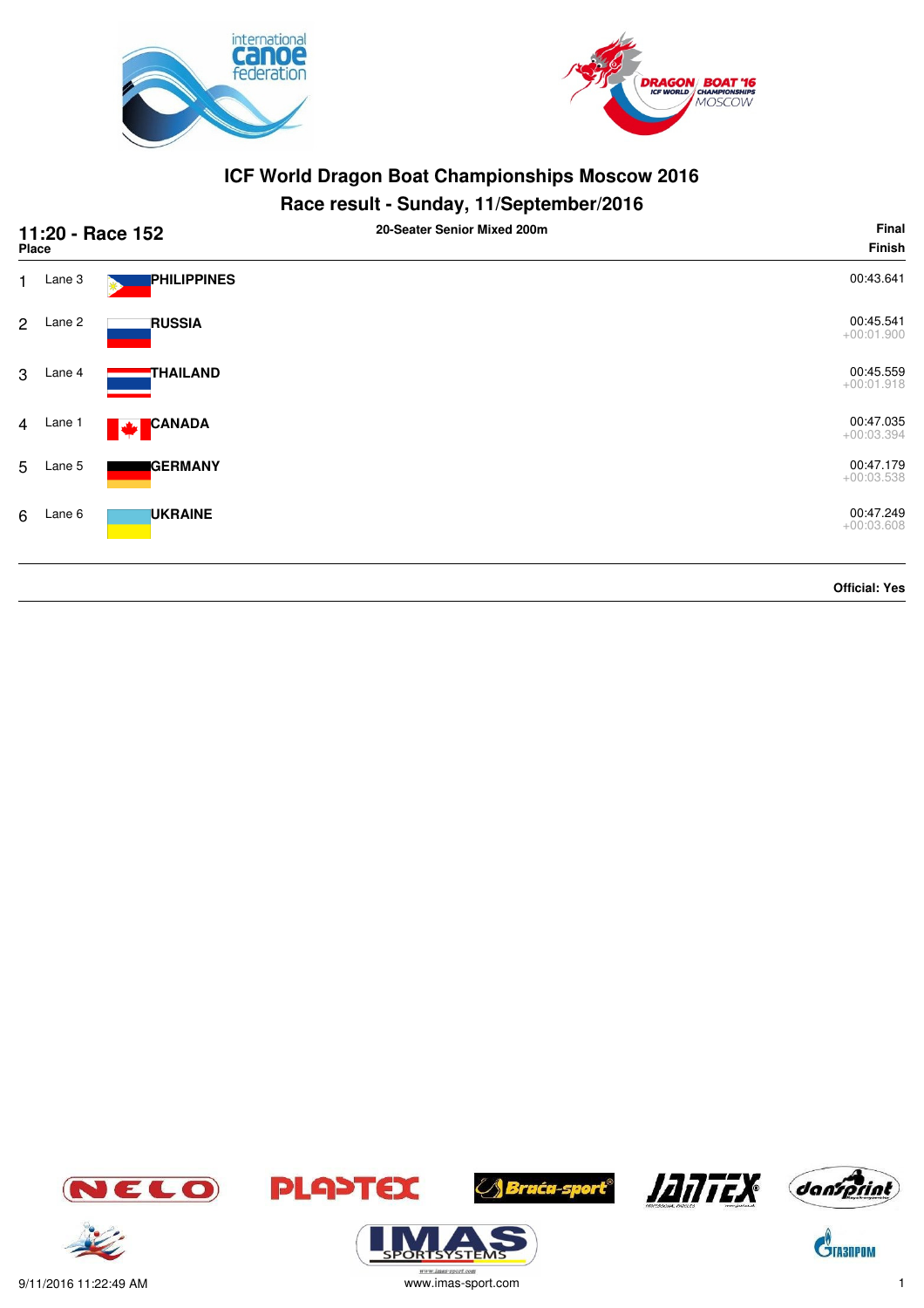



#### **Race result - Sunday, 11/September/2016**

| 12:00 - Race 153<br>Place |        |                          | ,,<br>. .<br>20-Seater Master 40+/50+ Men 200m | Timerace 2<br><b>Finish</b>                                                              |
|---------------------------|--------|--------------------------|------------------------------------------------|------------------------------------------------------------------------------------------|
| 1                         | Lane 3 | RUSSIA (40+)             |                                                | 00:45.853                                                                                |
| $\overline{2}$            | Lane 4 | <b>RUSSIA (50+)</b>      |                                                | 00:47.415<br>$+00:01.562$                                                                |
| 3                         | Lane 2 | HUNGARY (40+)            |                                                | 00:47.487<br>$+00:01.634$                                                                |
| $\overline{4}$            | Lane 5 | GERMANY (40+)            |                                                | 00:48.263<br>$+00:02.410$                                                                |
| 5                         | Lane 1 | <mark>:</mark> USA (40+) |                                                | 00:50.020<br>$+00:04.167$                                                                |
|                           |        |                          |                                                | 2 Time Races with Addition of Times where fastest Time is Winner<br><b>Official: Yes</b> |











**ORTSYSTER** 





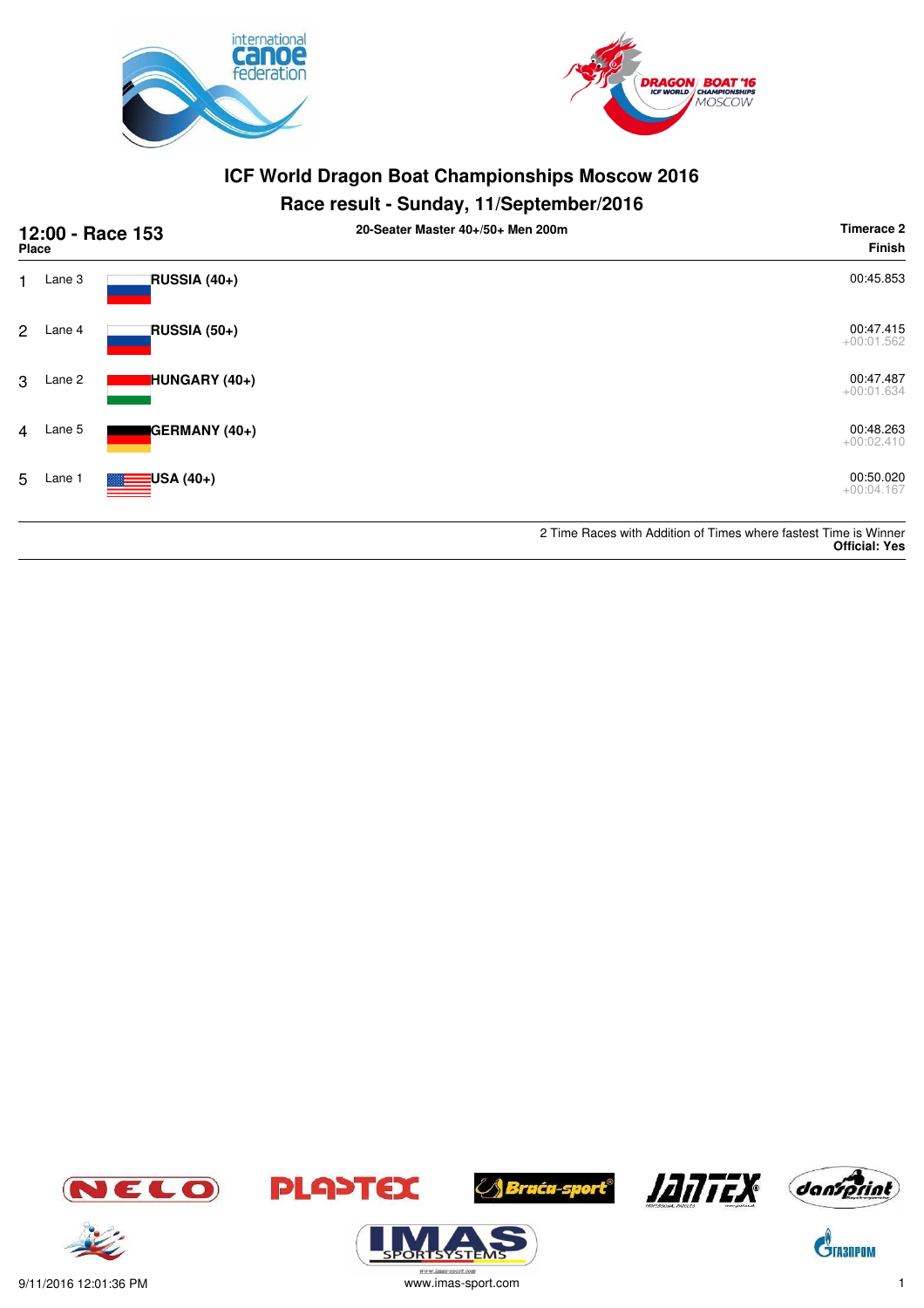



# **ICF World Dragon Boat Championships Moscow 2016 Race result - Sunday, 11/September/2016 20-Seater Master 40+/50+ Men 200m**

| Place          |              |                                       |                              | Timerace 2                   | Sum                       |
|----------------|--------------|---------------------------------------|------------------------------|------------------------------|---------------------------|
|                |              | RUS RUSSIA (40+)                      | 00:46.510<br>(1)             | 00:45.853<br>(1)             | 01:32.363                 |
| $\overline{2}$ |              | RUS RUSSIA (50+)                      | 00:48.087<br>$(2)+00:01.577$ | 00:47.415<br>$(2)+00:01.562$ | 01:35.502<br>$+00:03.139$ |
| 3              |              | <b>HUN HUNGARY (40+)</b>              | 00:48.678<br>$(3)+00:02.168$ | 00:47.487<br>$(3)+00:01.634$ | 01:36.165<br>$+00:03.802$ |
| 4              |              | <b>IGER GERMANY (40+)</b>             | 00:48.812<br>$(4)+00:02.302$ | 00:48.263<br>$(4)+00:02.410$ | 01:37.075<br>$+00:04.712$ |
| 5 <sub>5</sub> | <b>E⊟USA</b> | USA (40+)                             | 00:49.961<br>$(5)+00:03.451$ | 00:50.020<br>$(5)+00:04.167$ | 01:39.981<br>$+00:07.618$ |
|                |              | $\blacktriangledown$ CAN CANADA (40+) |                              |                              | Did not start             |

















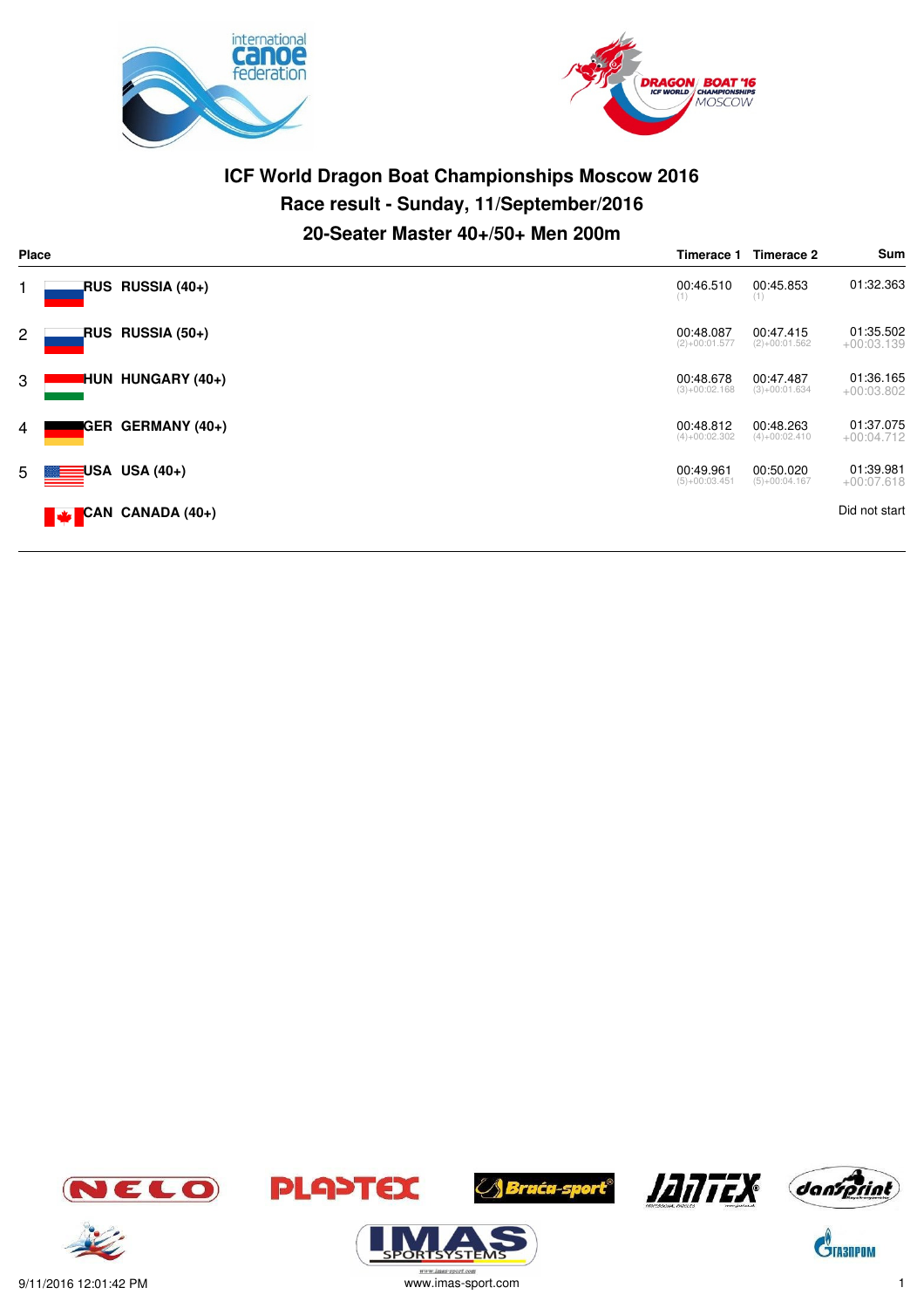



| 12:08 - Race 154<br><b>Place</b> |        |                    | 20-Seater Master 40+/50+ Women 200m | Timerace 2<br>Finish                                                                     |
|----------------------------------|--------|--------------------|-------------------------------------|------------------------------------------------------------------------------------------|
| 1.                               | Lane 3 | GERMANY (40+)      |                                     | 00:52.796                                                                                |
| 2                                | Lane 4 | HUNGARY (40+)      |                                     | 00:53.502<br>$+00:00.706$                                                                |
| 3                                | Lane 2 | <b>ITALY</b> (40+) |                                     | 00:54.253<br>$+00:01.457$                                                                |
| 4                                | Lane 5 | $\equiv$ USA (40+) |                                     | 00:54.713<br>$+00:01.917$                                                                |
|                                  |        |                    |                                     | 2 Time Races with Addition of Times where fastest Time is Winner<br><b>Official: Yes</b> |





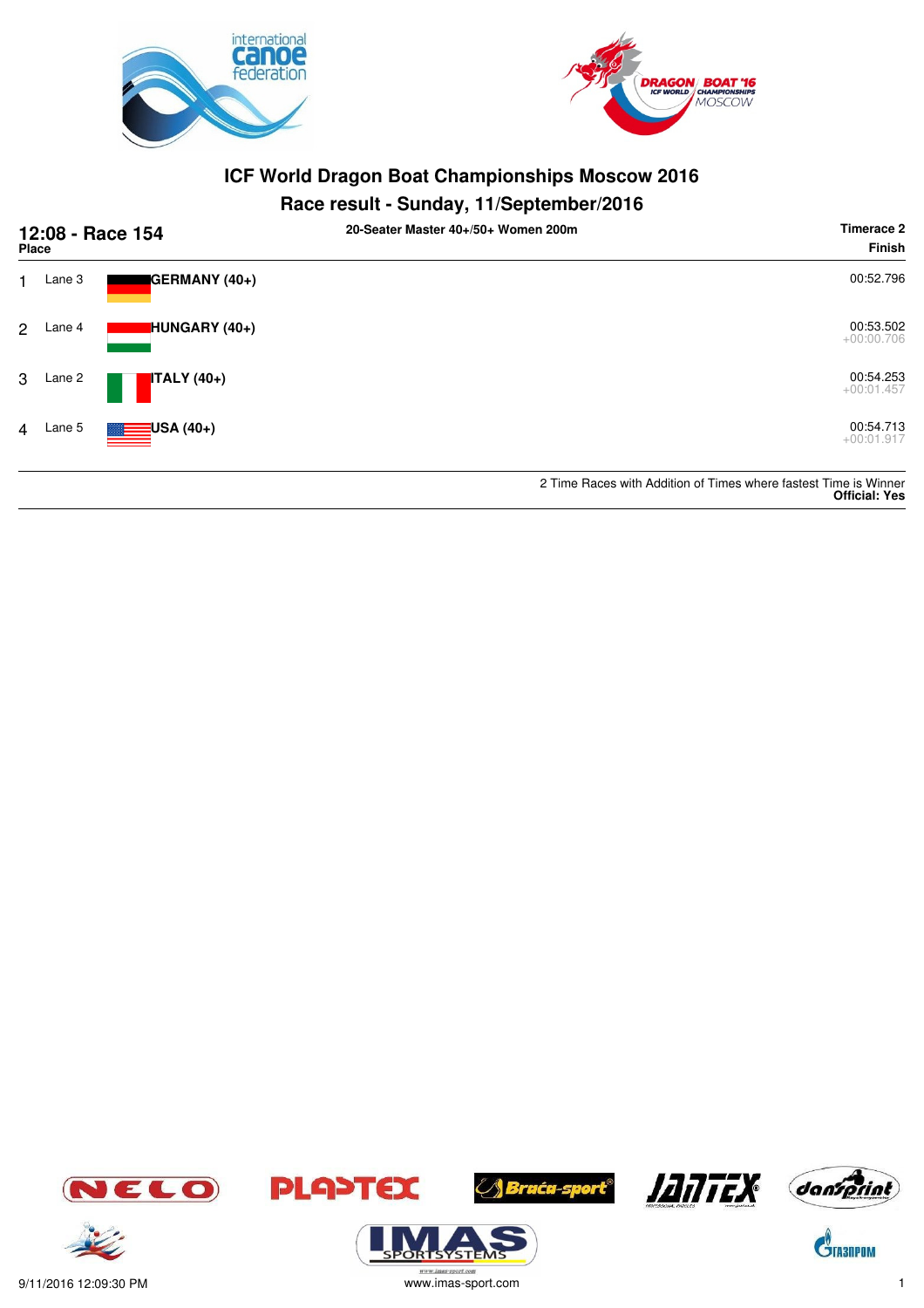



# **ICF World Dragon Boat Championships Moscow 2016 Race result - Sunday, 11/September/2016 20-Seater Master 40+/50+ Women 200m**

| <b>Place</b>   |     | Timerace 1               | Timerace 2                   | Sum                          |                           |
|----------------|-----|--------------------------|------------------------------|------------------------------|---------------------------|
|                |     | <b>GER GERMANY (40+)</b> | 00:52.791<br>(1)             | 00:52.796<br>(1)             | 01:45.587                 |
| $\overline{2}$ |     | <b>HUN HUNGARY (40+)</b> | 00:54.875<br>$(2)+00:02.084$ | 00:53.502<br>$(2)+00:00.706$ | 01:48.377<br>$+00:02.790$ |
| 3              | ITA | <b>ITALY</b> (40+)       | 00:55.461<br>$(3)+00:02.670$ | 00:54.253<br>$(3)+00:01.457$ | 01:49.714<br>$+00:04.127$ |
| 4              |     | USA USA (40+)            | 00:55.740<br>$(4)+00:02.949$ | 00:54.713<br>$(4)+00:01.917$ | 01:50.453<br>$+00:04.866$ |
|                |     | <b>GER GERMANY (50+)</b> |                              |                              | Signed off                |
|                |     | USA USA (50+)            |                              |                              | Signed off                |









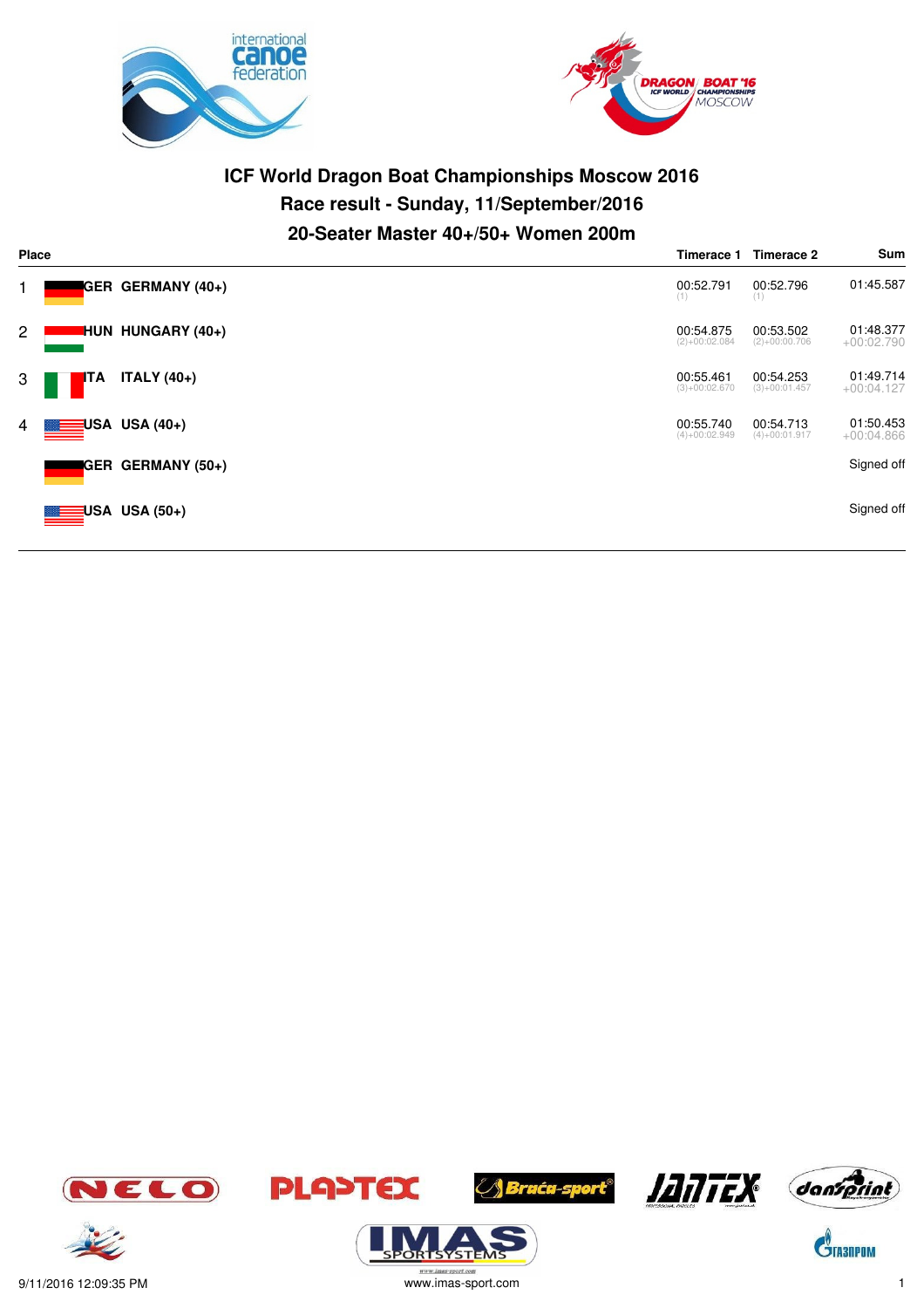



## **Race result - Sunday, 11/September/2016**

| 12:16 - Race 155<br>Place |        |                  | 20-Seater Junior Men 200m | Timerace 2<br><b>Finish</b>                                     |  |
|---------------------------|--------|------------------|---------------------------|-----------------------------------------------------------------|--|
|                           | Lane 3 | <b>I</b> GERMANY |                           | 00:46.653                                                       |  |
| 2                         | Lane 4 | <b>RUSSIA</b>    |                           | 00:47.478<br>$+00:00.825$                                       |  |
|                           |        |                  |                           | 2 Time Paces with Addition of Times where factor Time is Winner |  |

2 Time Races with Addition of Times where fastest **Official: Yes**



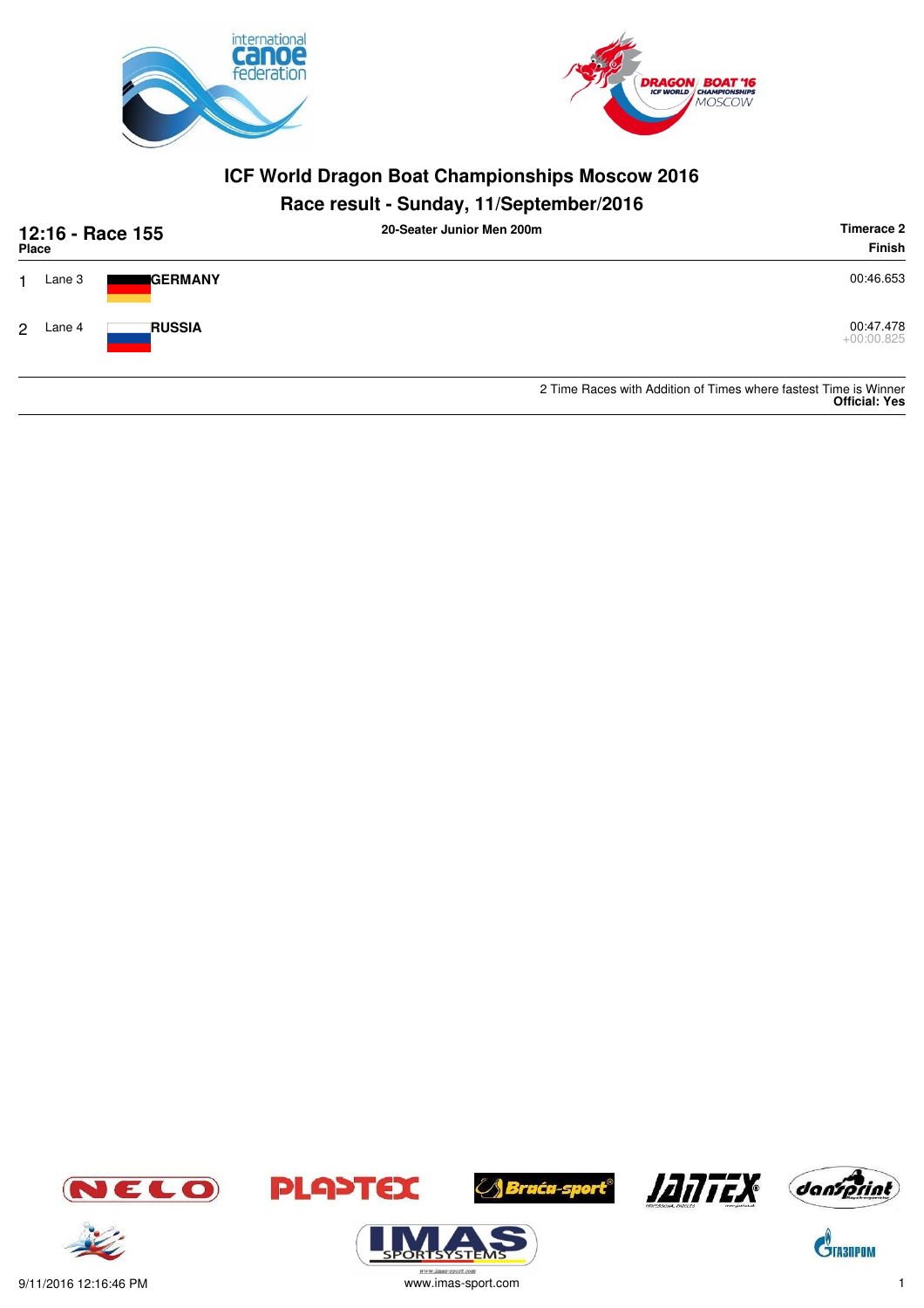



## **ICF World Dragon Boat Championships Moscow 2016 Race result - Sunday, 11/September/2016 20-Seater Junior Men 200m**

| <b>Place</b> |                      |                              | Timerace 2<br>Timerace 1     | Sum                       |
|--------------|----------------------|------------------------------|------------------------------|---------------------------|
|              | <b>I</b> GER GERMANY | 00:47.429<br>(1)             | 00:46.653<br>(1)             | 01:34.082                 |
| $\mathbf{2}$ | RUS RUSSIA           | 00:47.533<br>$(2)+00:00.104$ | 00:47.478<br>$(2)+00:00.825$ | 01:35.011<br>$+00:00.929$ |
|              | USA USA              |                              |                              | Signed off                |



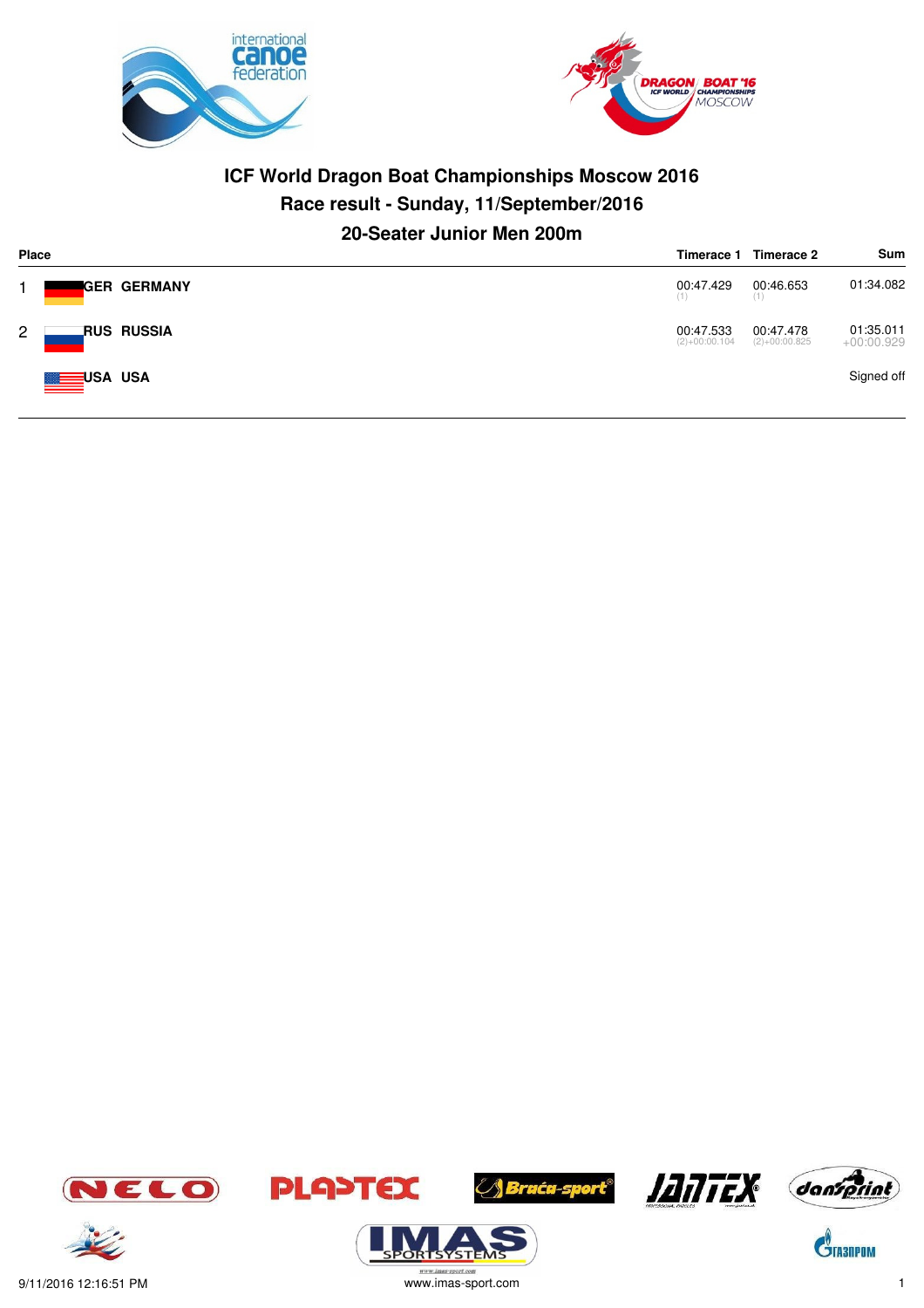



| 12:32 - Race 157<br><b>Place</b> |          |                         | 20-Seater Senior Women 200m | Timerace 2<br>Finish                                                                     |  |
|----------------------------------|----------|-------------------------|-----------------------------|------------------------------------------------------------------------------------------|--|
|                                  | Lane 3   | <b>RUSSIA</b>           |                             | 00:48.565                                                                                |  |
| 2                                | Lane 4   | <b>I</b> GERMANY        |                             | 00:49.778<br>$+00:01.213$                                                                |  |
| 3                                | Lane 2   | <b>HUNGARY</b>          |                             | 00:51.927<br>$+00:03.362$                                                                |  |
|                                  | 4 Lane 5 | <b>CANADA</b><br>A 24 F |                             | 00:55.177<br>$+00:06.612$                                                                |  |
|                                  |          |                         |                             | 2 Time Races with Addition of Times where fastest Time is Winner<br><b>Official: Yes</b> |  |





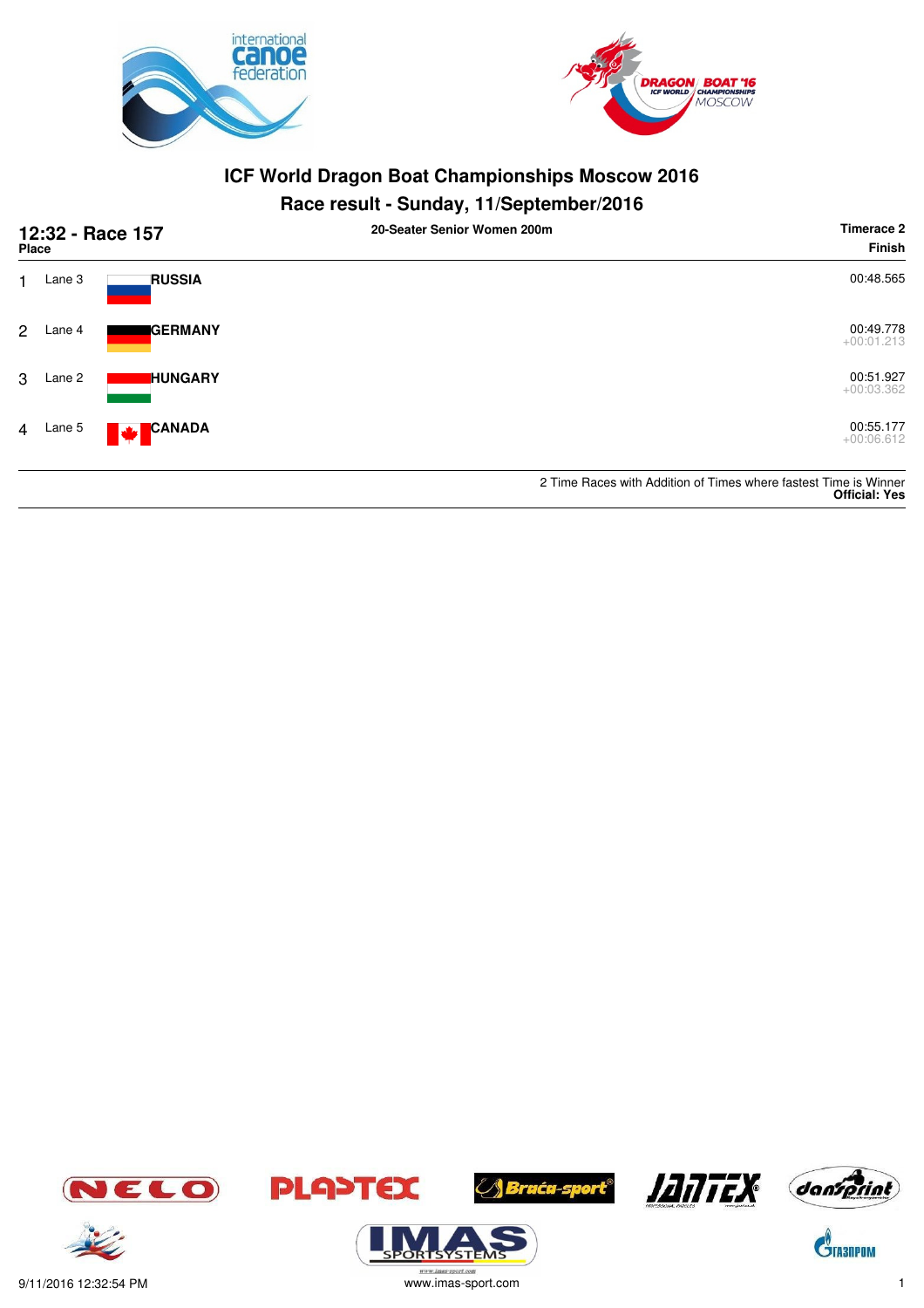



# **ICF World Dragon Boat Championships Moscow 2016 Race result - Sunday, 11/September/2016 20-Seater Senior Women 200m**

| <b>Place</b> |                        |                              | Timerace 2                   | Sum                       |
|--------------|------------------------|------------------------------|------------------------------|---------------------------|
|              | RUS RUSSIA.            | 00:50.300<br>(1)             | 00:48.565<br>(1)             | 01:38.865                 |
| 2            | <b>IGER GERMANY</b>    | 00:50.814<br>$(2)+00:00.514$ | 00:49.778<br>$(2)+00:01.213$ | 01:40.592<br>$+00:01.727$ |
| 3            | <b>HUN HUNGARY</b>     | 00:53.136<br>$(3)+00:02.836$ | 00:51.927<br>$(3)+00:03.362$ | 01:45.063<br>$+00:06.198$ |
| $4 \Box$     | <b>CAN CANADA</b><br>Ø | 00:56.739<br>$(4)+00:06.439$ | 00:55.177<br>$(4)+00:06.612$ | 01:51.916<br>$+00:13.051$ |
|              | <b>MEDIUSA USA</b>     |                              |                              | Signed off                |